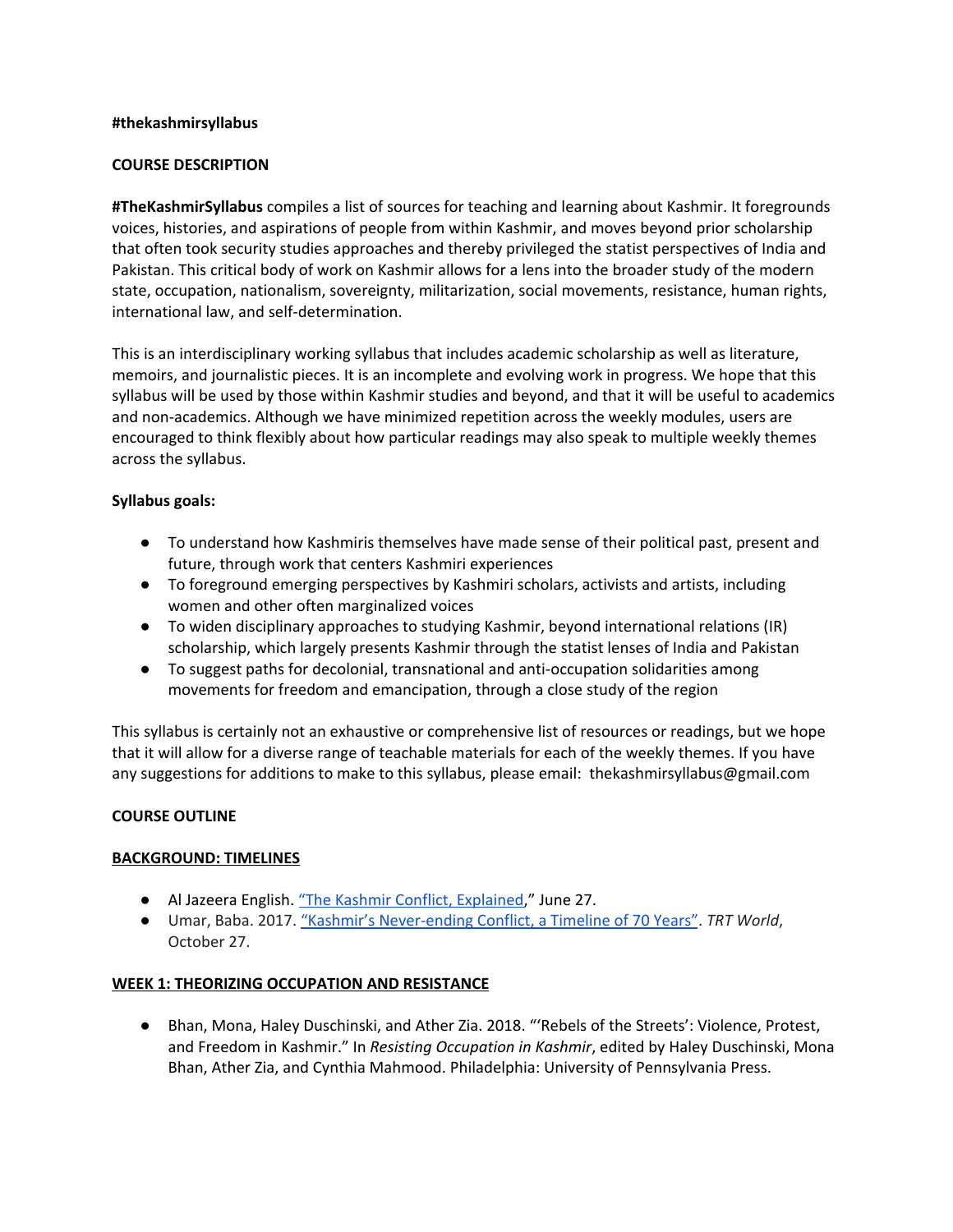- Duschinski, Haley, and Shrimoyee Nandini Ghosh. 2017. "Constituting the Occupation: Preventive Detention and Permanent Emergency in Kashmir." *Journal of Legal Pluralism and Unofficial Law* 49(3): 314-337.
- Junaid, Mohamad. 2013. "Death and Life Under Military Occupation: Space, Violence, and Memory in Kashmir." In *Everyday Occupations: Experiencing Militarism in South Asia and the Middle East*, edited by Kamala Visweswaran, 158–90. Philadelphia: University of Pennsylvania Press.
- Kabir, Ananya Jahanara. 2009. *Territory of Desire: Representing the Valley of Kashmir.* Minneapolis: University of Minnesota Press.
- Kaul, Suvir. 2011. "Indian Empire (and the Case of Kashmir)." *Economic & Political Weekly* 46(13).
- Osuri, Goldie. 2017. "Imperialism, Colonialism and Sovereignty in the (Post)colony: India and Kashmir." *Third World Quarterly* 38(11): 2428-2443.
- Wani, Mannan. 2018. "Words Matter! [Mannan](http://www.kashmirlit.org/mannan-wanis-first-letter/) Wani writes an open letter." *Kashmir Lit.*
- Wani, Mannan. 2018. "Words Matter! [Mannan](http://www.kashmirlit.org/words-matter-mannan-wani-writes-second-letter/) Wani writes a second letter." *Kashmir Lit.*

# **WEEK 2: HISTORIES OF THE PRESENT**

- Ankit, Rakesh. 2018. "Sheikh Mohammad Abdullah of Kashmir, 1965-1975: From Externment to Enthronement." *Studies in Indian Politics* 6(1): 88-102.
- Ankit, Rakesh. 2016. *The Kashmir Conflict: From Empire to the Cold War, 1945-66.* London: Routledge.
- Dar, Fayaz A and Amir Kumar. 2015. "Marginality and Historiography: The Case of Kashmir's History." *Economic & Political Weekly* 50(39).
- Faheem, Farrukh. 2018. "Interrogating the Ordinary: Everyday Politics and the Struggle for Azadi in Kashmir." In *Resisting Occupation in Kashmir,* edited by Haley Duschinski, Mona Bhan, Ather Zia, and Cynthia Mahmood. Philadelphia: University of Pennsylvania Press.
- Fareed, Rifat. 2017. "The [Forgotten](https://www.aljazeera.com/news/2017/11/forgotten-massacre-ignited-kashmir-dispute-171106144526930.html) Massacre that Ignited the Kashmir Dispute.["](https://www.aljazeera.com/news/2017/11/forgotten-massacre-ignited-kashmir-dispute-171106144526930.html) *Al Jazeera English,* November 6.
- Junaid, Mohamad and Hafsa Kanjwal. 2019. "Resisting [Occupation:](https://www.youtube.com/watch?v=GDGNU9QaQcU) A Teach In," March 18.
- Junaid, Mohamad. 2019. "We, the [water-born-](http://www.wandemag.com/we-the-water-born-political-history-in-thirty-scenes/) a political history in thirty scenes." *Wande Magazine,* February 12.
- Kanjwal, Hafsa. 2018. "Reflections on the Post-Partition Period: Life Narratives of Kashmiri Muslims in Contemporary Kashmir." *Himalaya* 38(2): 40-60.
- Kanth, Idrees. 2018. "The Social and Political Life of a Relic: The Episode of the Moi-e-Muqaddas Theft in Kashmir, 1963-1964." *Himalaya* 38(2): 61-75.
- Kanth, Idrees. 2011. "Writing Histories in Conflict Zones," *Economic & Political Weekly* 46(26-27).
- Kaul, Suvir. 2011. "" An' You will Fight, Till the Death of It…": Past and Present in the Challenge of Kashmir." *Social Research: An International Quarterly* 78: 1: 173-202.
- Lone, Fozia Nazir. 2018. *Historical Title, Self-Determination and the Kashmir Question: Changing Perspectives in International Law.* Leiden and Boston: Brill.
- Noorani, A. G. 2011. *Article 370: A Constitutional History of Jammu and Kashmir.* Delhi: Oxford University Press.
- Para, Altaf Hussain. 2018. *The Making of Modern Kashmir: Sheikh Abdullah and the Politics of the State.* New York: Routledge.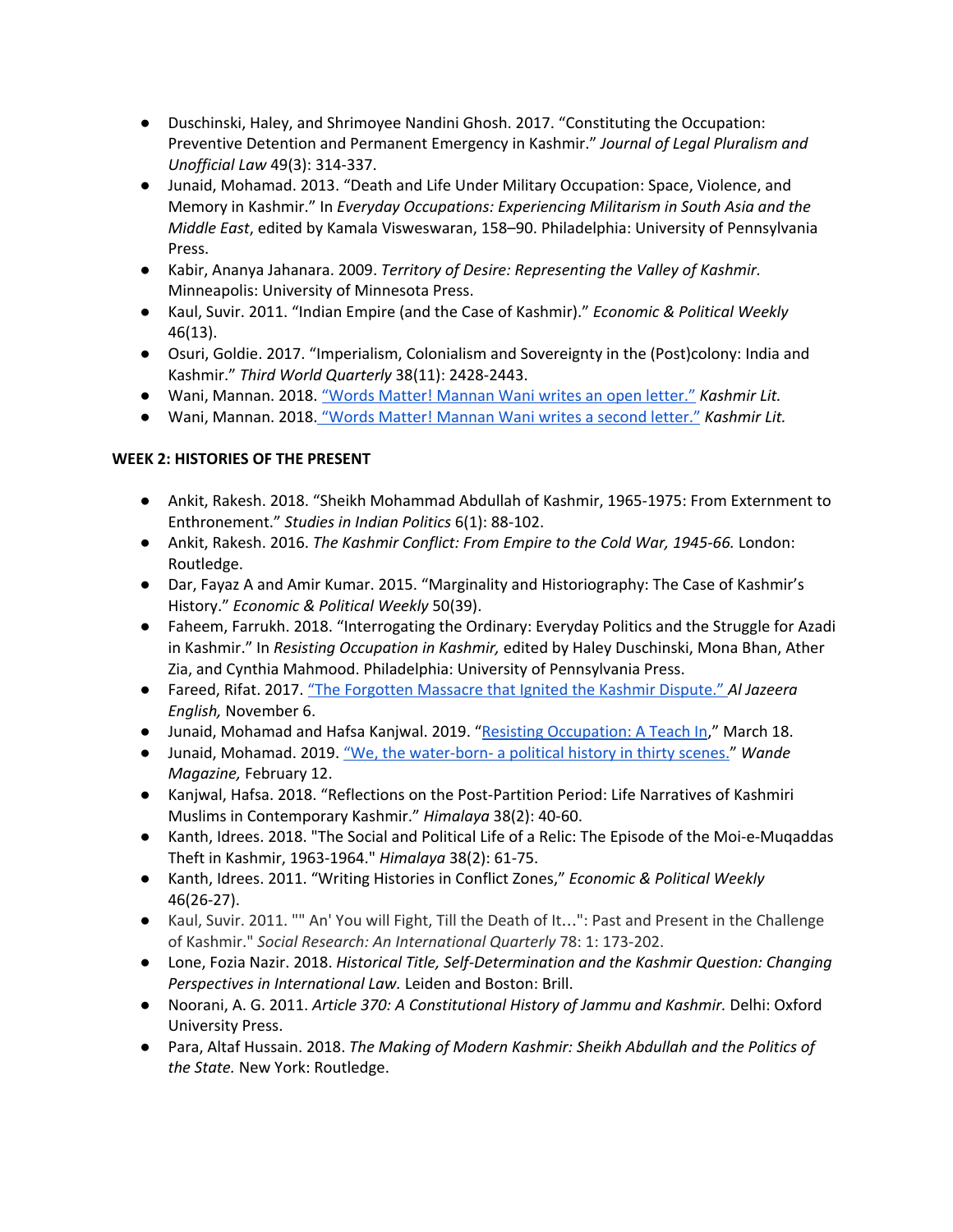- Parey, Firdous Hameed. 2018. "The Ranbir Newspaper: As an Advocate of the Freedom Struggle in Jammu and Kashmir from 1924-1950." *International Journal of Social Sciences Review* 6(8): 1533-1535.
- Rai, Mridu. 2004. *Hindu Rulers, Muslim Subjects: Islam, Rights and the History of Kashmir.* London: Hurst.
- Rai, Mridu. 2018. "The Indian Constituent Assembly and The Making Of Hindus And Muslims In Jammu And Kashmir." *Asian Affairs* 49(2): 205-221.
- Rai, Mridu. 2019. "Kashmiris in the Hindu Rashtra." in *Majoritarian State: How Hindu Nationalism is Changing India,* edited by Angana Chatterjee, Thomas Blom Hansen, and Christophe Jaffrelot, 259-280*.* London: Hurst and Company.
- Rashid, Iffat. 2019. "Of Silenced Narratives and Political Deceits: Exploding Hyper [Nationalism](http://www.publicseminar.org/2019/05/of-silenced-narratives-and-political-deceits/) in India and the Case of [Kashmir."](http://www.publicseminar.org/2019/05/of-silenced-narratives-and-political-deceits/) *Public Seminar*, May 23.
- Wani, Aijaz Ashraf. 2019. *What Happened to Governance in Kashmir?* Oxford: Oxford University Press.
- Yaqoob, Gowhar. 2019. "In Pursuit of a Nation: Conflicting [Formulations](http://www.inversejournal.com/2019/03/16/in-pursuit-of-a-nation-conflicting-formulations-of-nationalism-in-the-princely-state-of-jammu-and-kashmir-1930-1940-by-gowhar-yaqoob/) of Nationalism in the Princely State of Jammu and Kashmir [\(1930-1940\)."](http://www.inversejournal.com/2019/03/16/in-pursuit-of-a-nation-conflicting-formulations-of-nationalism-in-the-princely-state-of-jammu-and-kashmir-1930-1940-by-gowhar-yaqoob/) *Inverse Journal*, March 16.
- TRT World. "The Kashmir Conflict in under Two [Minutes,](https://www.youtube.com/watch?v=GbtyfvnGafk)" October 26.
- Trisal, Nishita. 2015. "In [Kashmir,](https://scroll.in/article/772211/in-kashmir-nehrus-golden-chains-that-he-hoped-would-bind-the-state-to-india-have-lost-their-lustre) Nehru's Golden Chain that He Hoped Would Bind the State to India Have Lost their [Lustre."](https://scroll.in/article/772211/in-kashmir-nehrus-golden-chains-that-he-hoped-would-bind-the-state-to-india-have-lost-their-lustre) *Scroll.in*, November 30.

# **WEEK 3: THE MILITARIZATION OF EVERYDAY LIFE**

- Aggarwal, Ravina and Mona Bhan. 2009. "Disarming Violence: Development, Development, and Security on the Borders of India." *Journal of Asian Studies* 68 (2): 519-542.
- Amnesty International. 2011. A 'Lawless Law': [Detentions](https://www.amnesty.org/en/library/asset/ASA20/001/2011/en/cee7e82a-f6a1-4410-acfc-769d794991b1/asa200012011en.pdf) Under the Jammu & Kashmir Public [Safety](https://www.amnesty.org/en/library/asset/ASA20/001/2011/en/cee7e82a-f6a1-4410-acfc-769d794991b1/asa200012011en.pdf) Act.
- Balagopal, K., M.J. Pandey, Suresh Rajeshwar, and Vinod Shetty. 1996. "[Voting](http://www.unipune.ac.in/snc/cssh/HumanRights/02%20STATE%20AND%20ARMY%20-%20POLICE%20REPRESSION/E%20Jammu%20and%20Kashmir/05.pdf) at the Point of a Gun: [Counter-insurgency](http://www.unipune.ac.in/snc/cssh/HumanRights/02%20STATE%20AND%20ARMY%20-%20POLICE%20REPRESSION/E%20Jammu%20and%20Kashmir/05.pdf) and the Farce of Elections in Kashmir. A Report to the People of India," July.
- Banday, Zulkarnain. 2018. ["'Journalism](https://caravanmagazine.in/media/unlawful-crackdown-on-media-kashmir) is not a crime': The Unlawful Crackdown on the Media in [Kashmir."](https://caravanmagazine.in/media/unlawful-crackdown-on-media-kashmir) *Caravan Magazine,* October 15.
- Bhan, Mona. 2008. "Border Practices: Labor and Nationalism among Brogpas of Ladakh." *Contemporary South Asia* 16 (2): 139-157.
- Boga, Dilnaz. 2010. "Kashmir Valley's [Spiraling](https://www.countercurrents.org/boga100610.htm) Drug Abuse." *Countercurrents.org*, June 10.
- Chatterjee, Angana. 2011. "The Militarized Zone." In *Kashmir: The Case for Freedom,* edited by Tariq Ali, Hilal Bhat, Angana P.Chatterji, Pankaj Mishra, and Arundhati Roy. London: Verso Books.
- Duschinski, Haley and Bruce Hoffman. 2011. "On the Frontlines of the Law: Legal Advocacy and Political Protest by Lawyers in Contested Kashmir." *Anthropology Today* 27(5): 8–12.
- Imroz, Parvez. 2017. [Keynote](http://www.wandemag.com/parvez-imroz-rafto-lecture/) Lecture. 2017 Rafto Conference, Bergen, Norway. *Wande Magazine,* November 5.
- Junaid, Mohamad. 2018. "The Restored Humanity of [Commander](http://www.raiot.in/the-restored-humanity-of-the-kashmiri-rebel/?fb_comment_id=1306952525999556_1307967555898053) Burhan Wani." *Raiot*, July 14.
- Junaid, Mohamad. 2019. "Disobedient Bodies, Defiant Objects: Occupation, Necropolitics and the Resistance in Kashmir." *Funambulist* 21.
- Junaid, Mohamad. 2019. "Counter-maps of the ordinary: occupation, subjectivity, and walking under curfew in Kashmir." *Identities*, June 24.
- Kaur, Bhavneet. 2016. "The Poetics of [Resistance."](http://kindlemag.in/the-poetics-of-resistance) *Kindle,* April 2.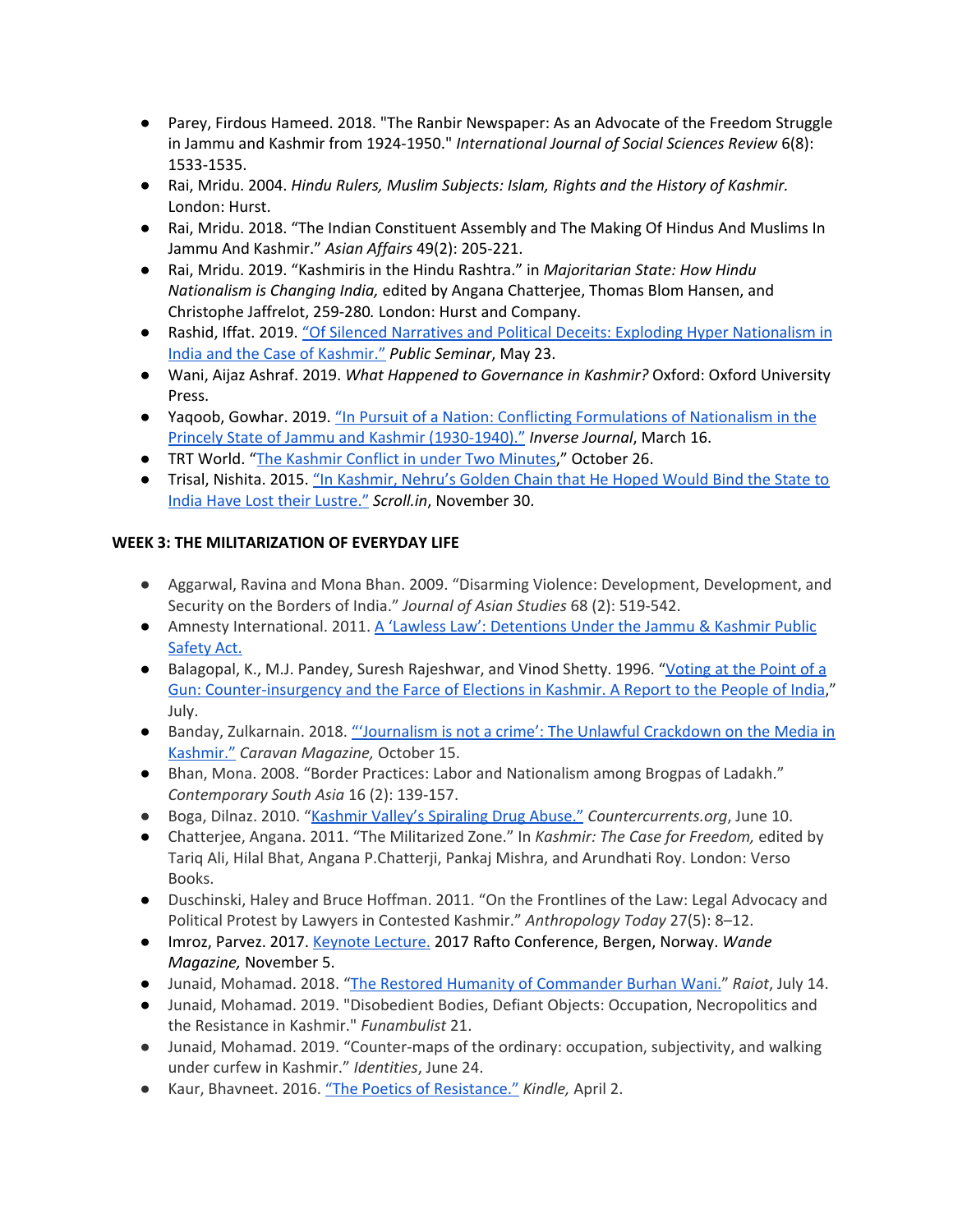- Manecksha, Freny. 2017. *Behold, I Shine: Narratives of Kashmir's Women and Children.* New Delhi: Rupa Publications.
- Mathur, Shubh. 2016. *The Human Toll of the Kashmir Conflict: Grief and Courage in a South Asia Borderland.* London, New York: Palgrave Macmillan.
- Maqbool, Majid. 2013. "In the Shadow of [Bunker,"](http://www.warscapes.com/opinion/shadow-bunkers) *Warscapes*, April 29.
- Medecins San Frontieres. 2015. ["Muntazar:](https://www.msfindia.in/sites/default/files/2016-10/kashmir_mental_health_survey_report_2015_for_web.pdf) Kashmir Mental Health Survey."
- Medecins San Frontieres. 2006. "[Kashmir:](https://www.msf.org/kashmir-violence-and-mental-health) Violence and Mental Health," December 14.
- Molen, Thomas Van Der and Ellen Bal. 2011. "Staging 'Small Small Incidents': Dissent, Gender and Militarisation among Young People in Kashmir." *Focaal: Journal of Global and Historical Anthropology* 60: 93-107.
- Murukutla, Kartik. 2019. "Is Kashmir under Military [Occupation?](https://www.thepolisproject.com/is-kashmir-under-military-occupation-why-thats-not-rhetoric-and-why-its-important-to-answer-the-question/#.XVWeJ-hKguV)" War, No War: Podcast by the Polis Project, Interview by Parvaiz Bukhari, February 18.
- Parrey, Arif Ayaz. 2010. "Kashmir: Three Metaphors for the Present," E*conomic & Political Weekly* 45(47): 47-53
- Qazi, Fozia S. 2018. "Curfew Diary Kashmir 2016." In a special issue on Protest in *Women's Studies Quarterly* 46 (3-4) edited by Elena Cohen, Melissa Forbis and Deepti Misri: 237-260.
- South Asia Human Rights Documentation Centre (SAHRDC). 2009. Armed Forces Special [Powers](http://www.hrdc.net/sahrdc/resources/armed_forces.htm) Act (AFSPA): A Study in National Security [Tyranny.](http://www.hrdc.net/sahrdc/resources/armed_forces.htm)
- Suhail, Peer and Jingzhong Ye. 2015. "Of Militarisation, Counter-insurgency and Land Grabs in Kashmir." *Economic & Political Weekly* 50(46-47): 58-64.
- Varma, Saiba. 2016. "Love in the Time of Occupation: Reveries, Longing, and Intoxication." *American Ethnologist* 43(1): 50–62.
- Varma, Saiba. 2012. "Where There Are Only Doctors: Counselors as Psychiatrists in Indian-Administered Kashmir." *Ethos* 40(4): 517–535.
- Vijayan, Suchitra. 2016. ["Curfew](http://warscapes.com/opinion/curfew-camp) is the Camp." *Warscapes.*
- Waheed, Mirza. 2016. "India's [Crackdown](https://www.theguardian.com/world/2016/nov/08/india-crackdown-in-kashmir-is-this-worlds-first-mass-blinding) in Kashmir: Is This the World's First Mass Blinding?" *The Guardian,* November 8.
- Yusuf, Shazia. 2014. "The Hidden [Damage."](https://www.guernicamag.com/shazia-yousuf-the-hidden-damage/) *Guernica,* October 2.
- Zia, Ather. 2019. "Blinding Kashmiris: The Right to Maim and the Indian Military Occupation in Kashmir." *Interventions: International Journal of Postcolonial Studies* 21(6): 773-786.

# **WEEK 4: BORDERS, REGIONS AND BOUNDARIES**

- Aggarwal, Ravina. 2004. *Beyond Lines of Control.* Durhan: Duke University Press.
- Aijazi, Omer. 2018. "Kashmir as Movement and Multitude." *Journal of Narrative Politics* 4(2): 88-118.
- Ali, Nosheen. 2012. "Poetry, Power, Protest: Reimagining Muslim Nationhood in Northern Pakistan." *Comparative Studies of South Asia, Africa and the Middle East* 32(1): 13-24.
- Ali, Nosheen. 2013. "Grounding Militarism: Structures of Feeling and Force in Gilgit-Baltistan." In *Everyday Occupations: Experiencing Militarism in South Asia and the Middle East,* edited by Kamala Visweswaran, 85–114. Philadelphia: University of Pennsylvania Press.
- Ali, Nosheen. 2016. "Kashmir and Pakistan's Savior [Nationalism."](https://criticalkashmirstudies.com/2016/12/27/kashmir-and-pakistans-savior-nationalism/) *Critical Kashmir Studies*, December 27.
- Ali, Nosheen. 2019. *Delusional States: Feeling Rule and Development in Pakistan's Northern Frontier.* Cambridge: Cambridge University Press.
- Bhan, Mona. 2016. "[Divide](http://kindlemag.in/divide-and-rule/) and Rule." *Kindle*, April 2.
- Bharat, Meenakshi, and Nirmal Kumar, editors. 2008. *Filming the Line of Control: The Indo-Pak Relationship through the Cinematic Lens*. New Delhi: Routledge.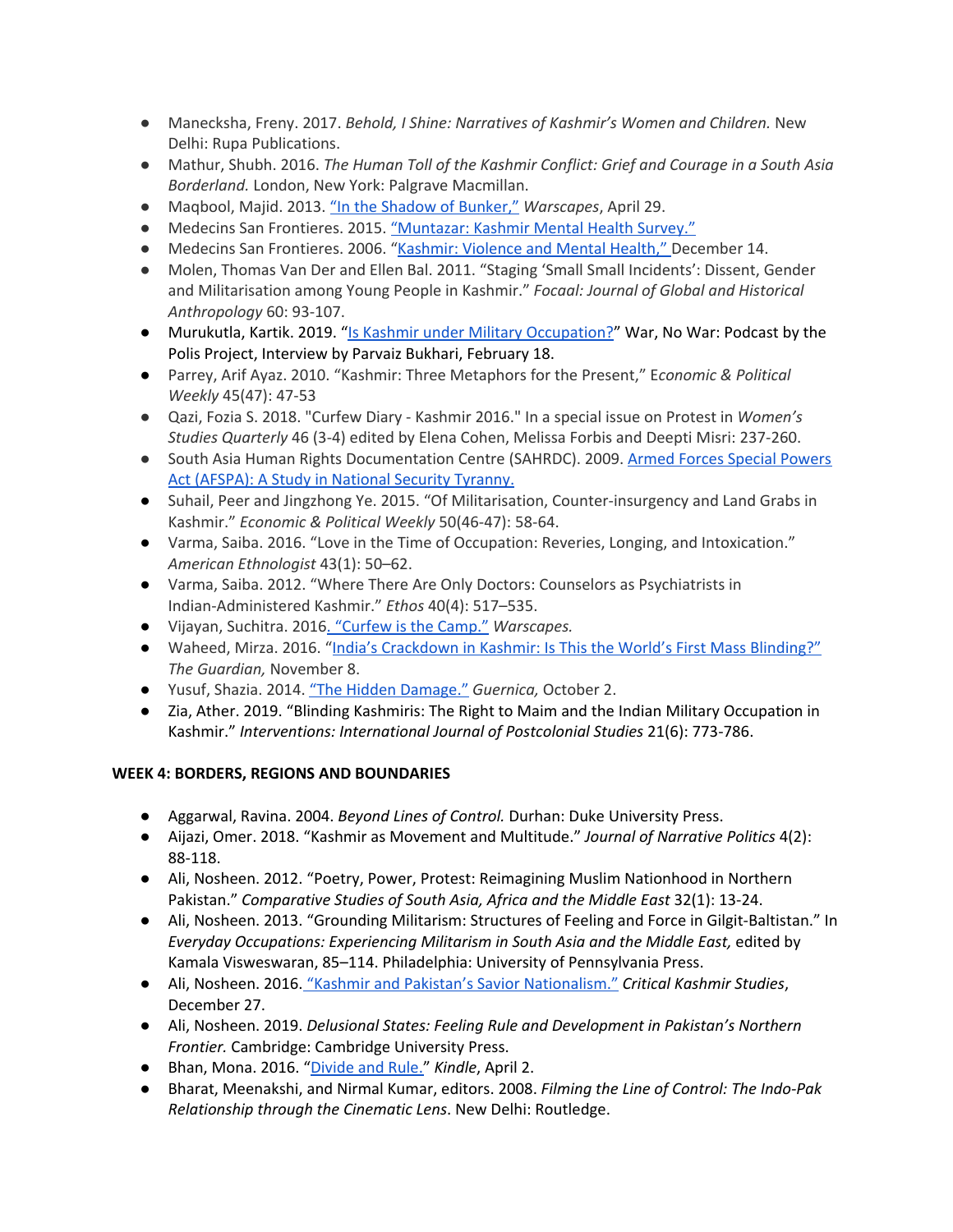- Gupta, Radhika. 2014. "Experiments with Khomeini's Revolution in Kargil: Contemporary Shi'a Networks between India and West Asia." *Modern Asian Studies* 48(2): 370-398.
- Gupta, Radhika. 2013. "Allegiance and Alienation: Border Dynamics in Kargil." In *Borderland Lives in Northern South Asia*, edited by D. Gellner. Durham: Duke University Press.
- Kabir, Ananya Jahanara. 2009. "Cartographic Irresolution and the Line of Control." *Social Text* 27(4(101)): 45-66.
- Mahmud, Ershad. 2018. "The Contingencies of Everyday Life in Azad Jammu and Kashmir." In *Resisting Occupation in Kashmir,* edited by Haley Duschinski, Mona Bhan, Ather Zia, and Cynthia Mahmood. Philadelphia: University of Pennsylvania Press.
- Malik, Inshah. 2018. "Kashmiri Desire and Digital Space: Queering National Identity and the Indian Citizen" in *Queering Digital India: Activisms, Identities, Subjectivities*, edited by Rohit K. Dasgupta and Debanuj DasGupta. Edinburgh: Edinburgh University Press.
- Mathur, Shubh. 2013. "The Perfect Enemy: Maps, Laws and Sacrifice in the Making of Borders." *Critique of Anthropology* 33 (4): 429–446.
- Robinson, Cabeiri deBergh. 2013. *Body of the Victim, Body of the Warrior: Refugee Families and the Making of Kashmiri Jihadists*. Berkeley: University of California Press.
- Smith, Sara. 2013. "In the Past, We Ate from One Plate": Memory and the Border in Leh, Ladakh." *Political Geography* 35:47-59.
- Smith, Sara. 2012. "Intimate Geopolitics: Religion, Marriage, and Reproductive Bodies in Leh, Ladakh." *Annals of the Association of American Geographers* 102: 1511-1528.
- Snedden, Christopher. 2013. *Kashmir: The Unwritten History*. New Delhi: Harper Collins.
- Sökefeld, Martin. 2018. "'Not Part of Kashmir, but of the Kashmir Dispute': The Political Predicaments of Gilgit-Baltistan." In *Kashmir: History, Politics, Representation*, edited by Chitralekha Zutshi, 132-149. Cambridge: Cambridge University Press.
- Van Beek, M. 2003. "The Art of Representation: Domesticating Ladakhi Identity." In *Ethnic and Religious Revival and Turmoil: Identities and Representations in the Himalayas*, edited by M. Lecomte-Tilouine and P. Dollfus. Delhi: Oxford University Press.
- Wahid, Siddiq. 2001. "Ladakh: Political Convergence and Human Geography." India International Centre Quarterly. 27/28(4/1): The Human Landscape: 215-225.
- Zakaria, Anam. 2018. *Between the Great Divide: A Journey into Pakistan-Administered Kashmir.* New Delhi: Harper Collins.

# **WEEK 5: STATE OF EMERGENCY AND THE INSTITUTIONALIZATION OF IMPUNITY**

- Duschinski, Haley. 2009. "Destiny Effects: Militarization, State Power, and Punitive Containment in Kashmir Valley." *Anthropological Quarterly* 82(3): 691–717.
- Duschinski, Haley. 2010. "Reproducing Regimes of Impunity: Fake Encounters and the Informalization of Violence in Kashmir Valley." *Cultural Studies* 24(1): 110–32.
- Duschinski, Haley and Bruce Hoffman. 2011. "Everyday Violence, Institutional Denial, and Struggles for Justice in Kashmir." *Race & Class* 52(4): 44–70.
- Duschinski, Haley and Mona Bhan. 2017. "Law Containing Violence: Critical Ethnographies of Occupation and Resistance." *Journal of Legal Pluralism and Unofficial Law* 49(3): 253-267.
- Fazili, Gowhar. 2018. "Police Subjectivity in Occupied Kashmir: Reflections on an Account of a Police Officer." In *Resisting Occupation in Kashmir*, edited by Haley Duschinski, Mona Bhan, Ather Zia, and Cynthia Mahmood. Philadelphia: University of Pennsylvania Press.
- Ganai, Naseer. 2018. "Killed While [Wandering,](https://www.outlookindia.com/magazine/story/many-returns-of-mantos-fool/300882) Mentally Challenged People Are Victims Of Kashmir [Insurgency".](https://www.outlookindia.com/magazine/story/many-returns-of-mantos-fool/300882) *Outlook*, November 14.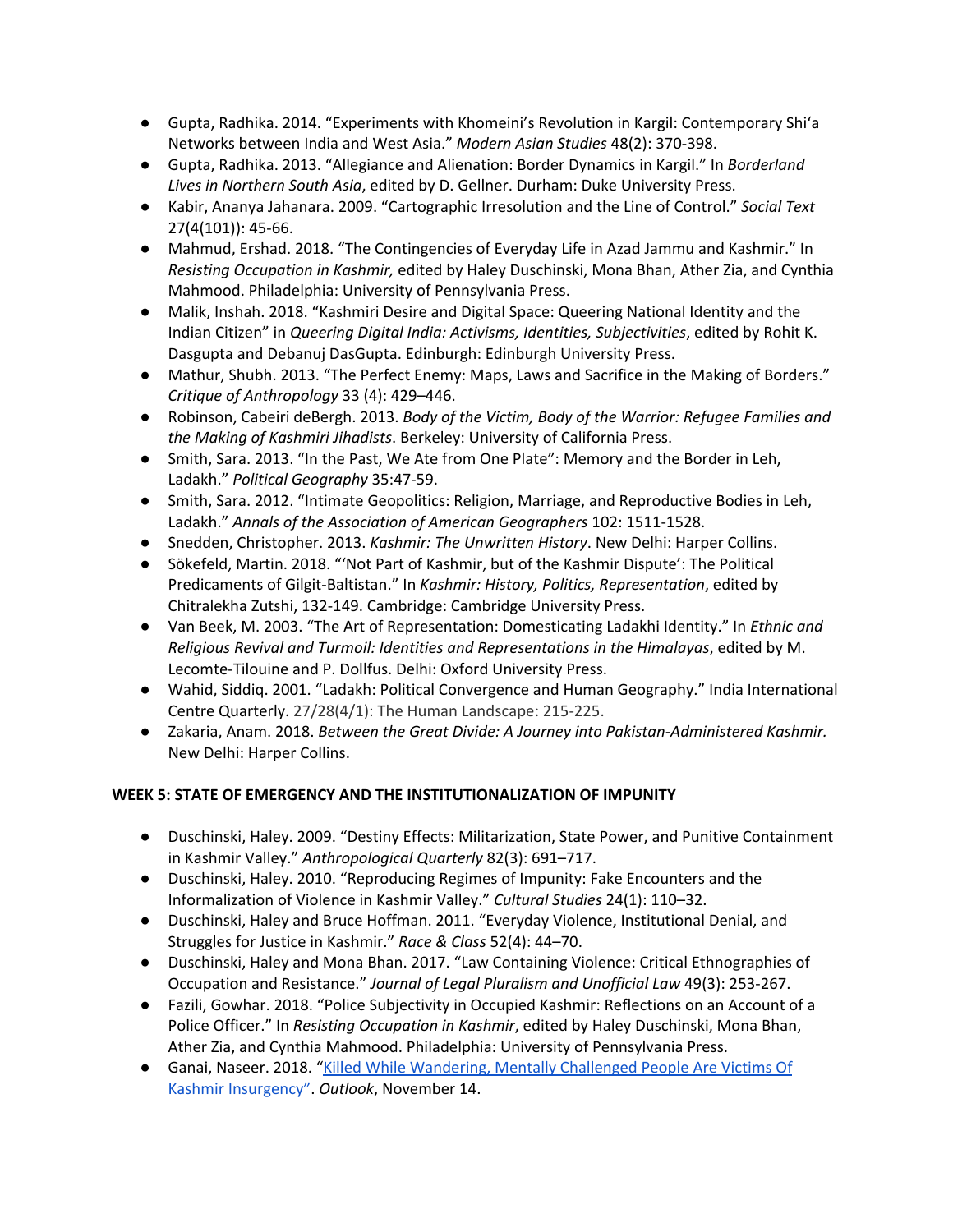- Ghosh, Shrimoyee Nandini and Haley Duschinski. 2017. "How New Delhi uses [Constitution](http://kashmirink.in/news/coverstory/how-new-delhi-uses-constitution-to-control-kashmir/438.html) to Control [Kashmir."](http://kashmirink.in/news/coverstory/how-new-delhi-uses-constitution-to-control-kashmir/438.html) *Kashmir Ink,* September.
- Ghosh, Shrimoyee Nandini. 2017. "Public Safety Act: The Making and [Unmaking](https://cafedissensus.com/2017/02/20/public-safety-act-the-making-and-unmaking-of-the-dangerous-individual-in-kashmir/) of the [Dangerous](https://cafedissensus.com/2017/02/20/public-safety-act-the-making-and-unmaking-of-the-dangerous-individual-in-kashmir/) Individual in Kashmir." *Café Dissensus*, February 20.
- Javaid, Azaan. 2018. "Kashmir's Infamous Prisons Are [Destroying](https://www.huffingtonpost.in/2018/10/24/in-kashmir-not-enough-attention-is-paid-to-what-happens-to-young-men-after-a-stint-in-jail_a_23570671/) The State's Troubled Youth." *HuffPost*, October 25.
- Kak, Sanjay. 2013. "The [Apparatus:](https://caravanmagazine.in/reportage/apparatus) Laying Bare the State's Terrifying Impunity in Kashmir." *The Caravan: A Journal of Politics and Culture,* March 1.
- Kak, Sanjay. 2018. "Stand Up and Be Counted: Elections, Democracy, and the Pursuit of Justice in Jammu and Kashmir." In *Contesting Justice in South Asia*, edited by Deepak Mehta and Rahul Roy, 157-200. Los Angeles: Sage Publications.
- Mathur, Shubh. 2012. "Life and Death in the Borderlands: Indian Sovereignty and Military Impunity." *Race & Class* 54 (1): 33–49.

# **WEEK 6: MARTYRDOM AND MEMORYSCAPES**

- Ali, Agha Shahid. 2009. *The Veiled Suite: The Collected Poems of Agha Shahid Ali.* New York: W. W. Norton & Co.
- Fareed, Rifat. 2017. "In Kashmir, a Father's Fight against [Forgetfulness."](https://www.aljazeera.com/news/2017/12/kashmir-father-fight-forgetfulness-171212113304705.html) *Al Jazeera English,* December 12.
- Ghosh, Amitav. 2002. "'The Ghat of the Only World': Agha Shahid Ali in [Brooklyn](https://www.thenation.com/article/ghat-only-world-agha-shahid-ali-brooklyn/)." *Postcolonial Studies* 5(3): 311-323.
- Junaid, Mohamad. 2018. "Epigraphs as Counterhistories: Martyrdom, Commemoration, and the Work of Graveyards in Kashmir." In *Resisting Occupation in Kashmir,* edited by Haley Duschinski, Mona Bhan, Ather Zia, and Cynthia Mahmood. Philadelphia: University of Pennsylvania Press.
- Maqbool, Majid. 2017. "The Curious [Afterlife](https://www.arre.co.in/politics/burhan-wani-kashmir-india-pakistan-nawaz-sharif-omar-abdullah/) of Burhan Wani." *Arre,* July 8.
- Pandit, Huzaifa. 2019. "Maqbool Bhat on the 'Ganga [Hijacking](http://www.wandemag.com/maqbool-bhat-ganga-hijacking-trial/) Trial." *Wande Magazine,* February 23.
- Rather, Nayeem. 2017. "Memoir of a Siege: Life between Resistance and [Repression.](http://kashmirnarrator.com/memoir-siege-life-resistance-repression/)" *Kashmir Narrator,* February 1.
- Rather, Nayeem. 2018. "The Blood and the Ink of a Scholar: A [Journalist's](https://freepresskashmir.com/2018/10/12/the-blood-and-the-ink-of-a-scholar-a-journalists-journey-to-mannan-wanis-garrisoned-hometown/) Journey to Manan Wani's Garrisoned [Hometown."](https://freepresskashmir.com/2018/10/12/the-blood-and-the-ink-of-a-scholar-a-journalists-journey-to-mannan-wanis-garrisoned-hometown/) *Free Press Kashmir,* October 12.
- Roy, Arundhati, editor. 2006. *13 December: The Strange Case of the Attack on the Indian Parliament.* New Delhi: Penguin.
- Tahir, Muhammad. 2019. "Maqbool Bhat's famous 1969 speech at [Muzaffarabad."](http://www.wandemag.com/maqbool-bhats-famous-1969-speech-muzaffarabad/) *Wande Magazine,* February 21.
- Wande Team. 2019. "The Life and Times of [Maqbool](http://www.wandemag.com/the-life-and-times-of-maqbool-bhat-part-one/) Bhat." *Wande*, February 11.
- Yaseen, Suvaid. 2018. "The Beloved Rebel, Professor of [Sociology."](http://www.raiot.in/the-beloved-rebel-professor-of-sociology/) *Raiot*, May 8.
- Zia, Ather. 2018. "The Killable Kashmiri Body: The Life and Execution of Afzal Guru."In *Resisting Occupation in Kashmir*, edited by Haley Duschinski, Mona Bhan, Ather Zia, and Cynthia Mahmood. Philadelphia: University of Pennsylvania Press.

# **WEEK 7: WOMEN'S ORGANIZING IN KASHMIR**

- Ahangar, Parveena. 2017. [Keynote](http://www.kashmirlit.org/parveena-ahangars-rafto-acceptance-speech/) Lecture. 2017 Rafto Conference, Bergen, Norway. *KashmirLit,* November.
- Anjum, Aaliya. 2011. "The Militant in Her: Women and [Resistance."](https://www.aljazeera.com/indepth/spotlight/kashmirtheforgottenconflict/2011/07/2011731995821770.html) *Al Jazeera*, August 2.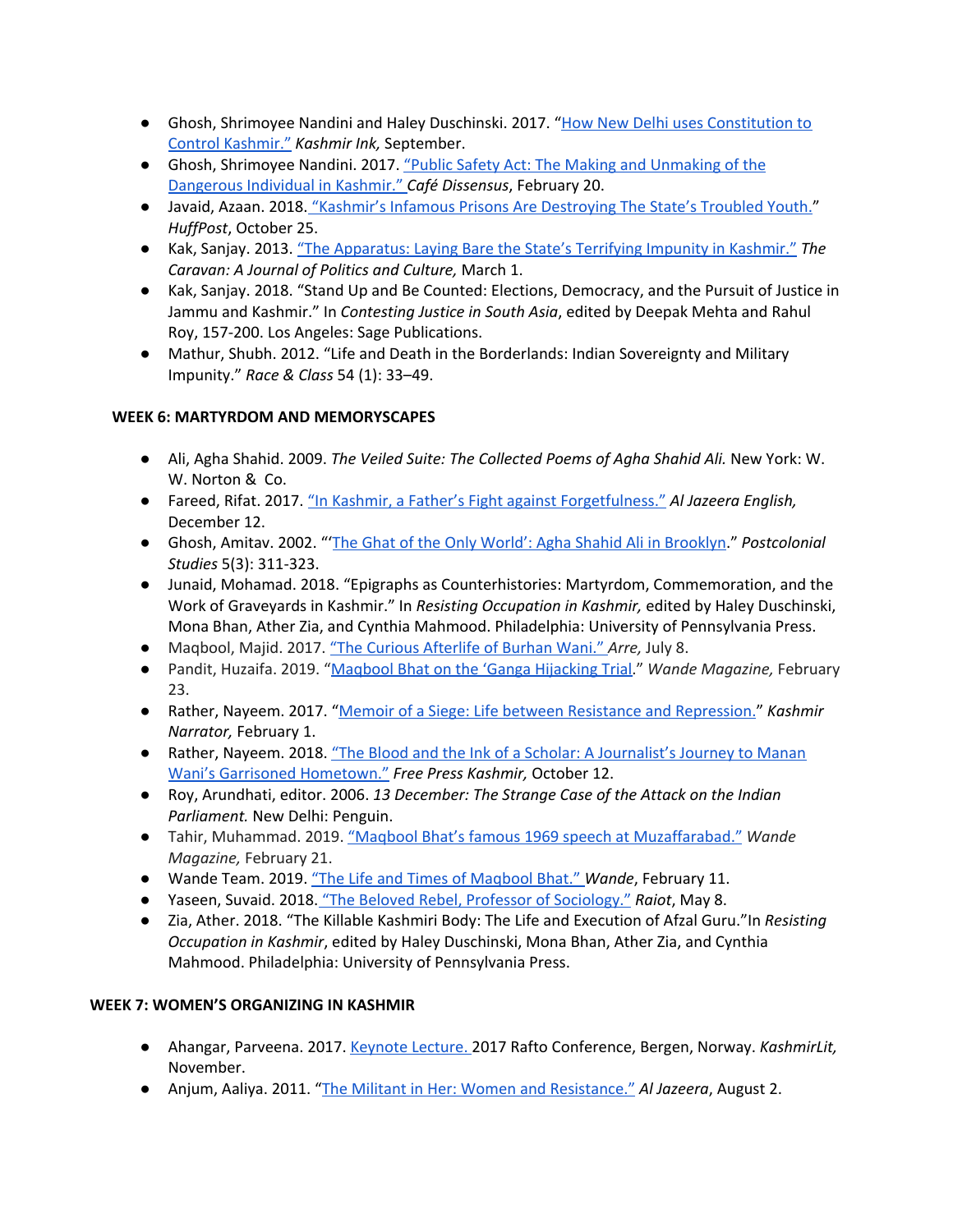- Association of Parents of Disappeared Persons (APDP) and Jammu Kashmir Coalition of Civil Society (JKCCS). 2011. "Half Widow, Half Wife? [Responding](https://kafilabackup.files.wordpress.com/2011/07/half-widow-half-wife-apdp-report.pdf) to Gendered Violence in Kashmir,*["](https://kafilabackup.files.wordpress.com/2011/07/half-widow-half-wife-apdp-report.pdf)* July.
- Bhan, Mona and Parvaiz Bukhari. 2017. "Inside Kashmir A Heroic Fight for [Justice."](https://www.sapiens.org/culture/kashmir-justice/) *Sapiens*, May 25.
- Critical Kashmir Studies. 2018. "[Decolonial](https://criticalkashmirstudies.com/2018/10/07/decolonial-feminist-statement-on-metoo-in-kashmir/) Statement on #MeToo in Kashmir." *Critical Kashmir Studies*, October 7.
- Falak, Uzma. 2018. "The Intimate World of Vyestoan: Affective Female Alliances and Companionships of Resistance in Kashmir." In a special issue on Gender and Kashmir in *Economic & Political Weekly* 53(47), edited by Nitasha Kaul and Ather Zia.
- Jha, Abishek. 2015. "Beyond ['Victimhood':](https://www.youthkiawaaz.com/2015/09/psbt-film-festival-2015-interview-uzma-falak/) Uzma Falak's Film On The Role Of Kashmiri Women In The [Resistance."](https://www.youthkiawaaz.com/2015/09/psbt-film-festival-2015-interview-uzma-falak/) Interview with Uzma Falak in *Youth Ki Awaz*.
- Kanjwal, Hafsa. 2018. "The New Kashmiri Woman: State-led Feminism in 'Naya Kashmir.'" In a special issue on Gender and Kashmir in *Economic & Political Weekly* 53(47), edited by Nitasha Kaul and Ather Zia.
- Kanth, Mir Fatimah. 2018. "Women in Resistance: Narratives of Kashmiri Women's Street Protests." In a special issue on Gender and Kashmir in *Economic & Political Weekly* 53(47), edited by Nitasha Kaul and Ather Zia.
- Kaul, Nitasha. 2018. "India's Obsession with Kashmir: Democracy, Gender, (Anti-)Nationalism." *Feminist Review* 119: 126-143.
- Kaul, Nitasha and Ather Zia. 2018. "Knowing in Our Own Ways: Women and Kashmir." In a special issue on Gender and Kashmir in *Economic & Political Weekly* 53(47), edited by Nitasha Kaul and Ather Zia.
- Kaur, Khusdeep Malhotra. 2019. "On Kashmiri Sikh Women and their [Experiences](http://www.wandemag.com/kashmiri-sikh-women-and-their-experiences-with-militarization/) with [Militarization"](http://www.wandemag.com/kashmiri-sikh-women-and-their-experiences-with-militarization/). *Wande Magazine*. March 21.
- Kazi, Seema. 2011. *In Kashmir: Gender, Militarization, and the Modern Nation-State*. Boston: South End.
- Kazi, Seema. 2016. "Sexual Crimes by State [Personnel](http://kashmirnarrator.com/sexual-crimes-state-personnel-kashmirs-case-self-determination/) and Kashmir's Case for [Self-Determination."](http://kashmirnarrator.com/sexual-crimes-state-personnel-kashmirs-case-self-determination/) *Kashmir Narrator,* May 5.
- Malik, Inshah. 2019. *Muslim Women, Agency and Resistance Politics: The Case of Kashmir.* London: Palgrave Pivot.
- Malik, Inshah. 2018. "Protest, Death and Public Funerals: The Affective Site of Feminist Politics in Kashmir." *International Feminist Journal of Politics* 20(4): 660-662.
- Malik, Inshah. 2018. "Gendered Politics of Funerary Processions: Contesting Indian Sovereignty in Kashmir." In a special issue on Gender and Kashmir in *Economic & Political Weekly* 53(47), edited by Nitasha Kaul and Ather Zia.
- Manecksha, Freny. 2017. *Behold, I Shine: Narratives of Kashmir's Women and Children.* New Delhi: Rupa Publications.
- Misri, Deepti. 2014. "'This Is Not a [Performance':](https://www.academia.edu/39778213/_This_Is_Not_A_Performance_Public_Mourning_and_Visual_Spectacle_in_Kashmir) Public Mourning and Visual Spectacle in [Kashmir](https://www.academia.edu/39778213/_This_Is_Not_A_Performance_Public_Mourning_and_Visual_Spectacle_in_Kashmir)." In *Beyond Partition: Gender, Violence and Representation in Postcolonial India*. Champaign: University of Illinois Press.
- Mehraj, Irfan. 2015. ["Censorship](http://www.contributoria.com/issue/201506/552ab4b4696880fe3f00005d.html) in Kashmir: Through the Prism of Ocean of Tears." *Contributaria*, June.
- Mushtaq, Samreen. 2018. "Home as the Frontier." In a special issue on Gender and Kashmir in *Economic & Political Weekly* 53(47), edited by Nitasha Kaul and Ather Zia.
- Osuri, Goldie. 2018. "Reflections on Witnessing with the Association of Parents of Disappeared Persons, Kashmir." *Feminist Review* 119(1): 144-153.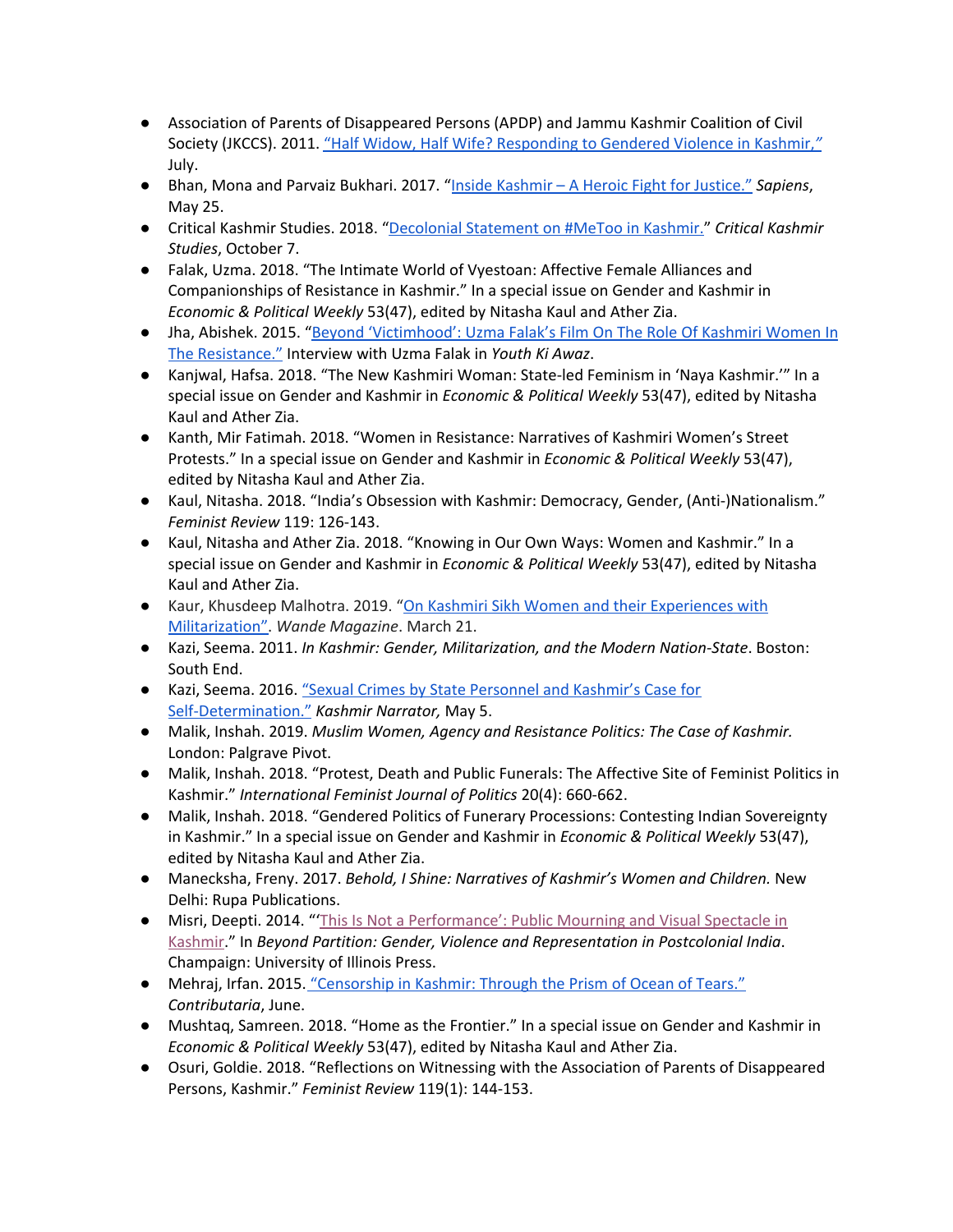- Osuri, Goldie. 2018. "Sovereignty, Vulnerability, and a Gendered Resistance in Indian-Occupied Kashmir." *Third World Thematics* 3(2): 228-243.
- Pervez, Ayesha. 2015. "The Politics of Rape in [Kashmir."](http://www.thehindu.com/opinion/lead/lead-article-politics-of-rape-in-kashmir/article6909603.ece) *The Hindu*, February 19.
- Rafiq, Zahid. 2016. "Shadows of a Dark Night." In *Garrisoned Minds: Women and Armed Conflict in South Asia,* edited by Laxmi Murthy and Mitu Varma. New Delhi: Speaking Tiger.
- Rashid, Afsana. 2011. *Widows and Half Widows: The Saga of Extra-judicial Arrests and Killings in Kashmir.* New Delhi: Pharos Media and Publishing.
- Yousuf, Shazia. 2016. ''Widowhood of Shame." In *Garrisoned Minds: Women and Armed Conflict in South Asia,* edited by Laxmi Murthy and Mitu Varma. New Delhi: Speaking Tiger.
- Zia, Ather. 2016. "The Spectacle of a Good Half-Widow: Women in Search of Their Disappeared Men in the Kashmir Valley." *Political and Legal Anthropology Review* 39(2): 164–75.
- Zia, Ather. 2019. *Resisting Disappearance: Military Occupation and Women's Activism in Kashmir*. Seattle: University of Washington Press.
- For Additional Readings, see Resource Guide for the Annual Kashmiri Women's [Resistance](https://criticalkashmirstudies.com/2018/02/21/resource-guide-for-kashmiri-womens-resistance-day-campaign-feb-23-march-8/) Day [Campaign](https://criticalkashmirstudies.com/2018/02/21/resource-guide-for-kashmiri-womens-resistance-day-campaign-feb-23-march-8/), February 23, 2018.

## **WEEK 8: MAPPING SEXUAL VIOLENCE: FROM KUNAN POSHPORA TO SHOPIAN TO HANDWARA**

- Anjum, Aliya. 2018. "Moving from Impunity to Accountability: Women's Bodies, Identity, and Conflict-Related Sexual Violence in Kashmir." In a special issue on Gender and Kashmir in the *Economic & Political Weekly* 53(47), edited by Nitasha Kaul and Ather Zia.
- Batool, Essar, Ifrah Butt, Samreena Mushtaq, Munaza Rashid, and Natasha Rather. 2016. *Do You Remember Kunan Poshpora?* New Delhi: Zubaan.
- Batool, Essar. 2018. "Sexual Violence and Patriarchy in a Militarized State." In a special issue on Gender and Kashmir in the *Economic & Political Weekly* 53(47), edited by Nitasha Kaul and Ather Zia.
- Boga, Dilnaz. 2017. "The Story I Never Got to Tell--of Rape and [Torture](https://www.thedailyvox.co.za/pakistan-indian-army-rape/) by the Indian Army." *The Daily Vox*, Feb. 4.
- Boga, Dilnaz. 2016. "'We Will Not [Protest](https://sanhati.com/excerpted/16786/) This Year'-A 2007 Report from Kunanposhpora." *Sanhati,* April 6.
- Duschinski, Haley and Bruce Hoffman. 2018. "Contesting Law, Contesting the State: Jurisdictional Authority of the Majlis-e-Mushawarat in Kashmir." In *Resisting Occupation in Kashmir*, edited by Haley Duschinski, Mona Bhan, Ather Zia, and Cynthia Mahmood. Philadelphia: University of Pennsylvania Press.
- Fazili, Gowhar. 2014. "Localized Agitations in a Globalized Context: A Case Study of Shopian and Bomai." In *Civil Wars in South Asia: State, Sovereignty, Development,* edited by Aparna Sundar and Nandini Sundar. Los Angeles: Sage Publications.
- Ghosh, Shrimoyee N. 2014. "The Kunan [Poshpora](http://www.warscapes.com/reportage/kunan-poshpora-mass-rape-case-notes-hearing) Mass Rape Case: Notes from a Hearing." *Warscapes*, September 9.
- Ghosh, Shrimoyee Nandini. 2016. "How a Kashmiri Girl's Search for a [Bathroom](http://theladiesfinger.com/handwara/) Became Truth vs. Lie, Us vs. Them and Patriot vs. [Traitor."](http://theladiesfinger.com/handwara/) *The Ladies Finger*, July 12.
- Kazi, Seema. 2018. "Sexual Crimes and the Struggle for Justice in Kashmir." In *Resisting Occupation in Kashmir,* edited by Haley Duschinski, Mona Bhan, Ather Zia, and Cynthia Mahmood. Philadelphia: University of Pennsylvania Press.
- Mathur, Shubh. 2012. "This Garden Uprooted: Gendered Violence, Suffering and Resistance in Indian-Administered Kashmir." In *Gender, Power, and Military Occupations: Asia Pacific and the Middle East Since 1945*, edited by Christine De Matos and Rowena Ward, 217–38. London: Routledge.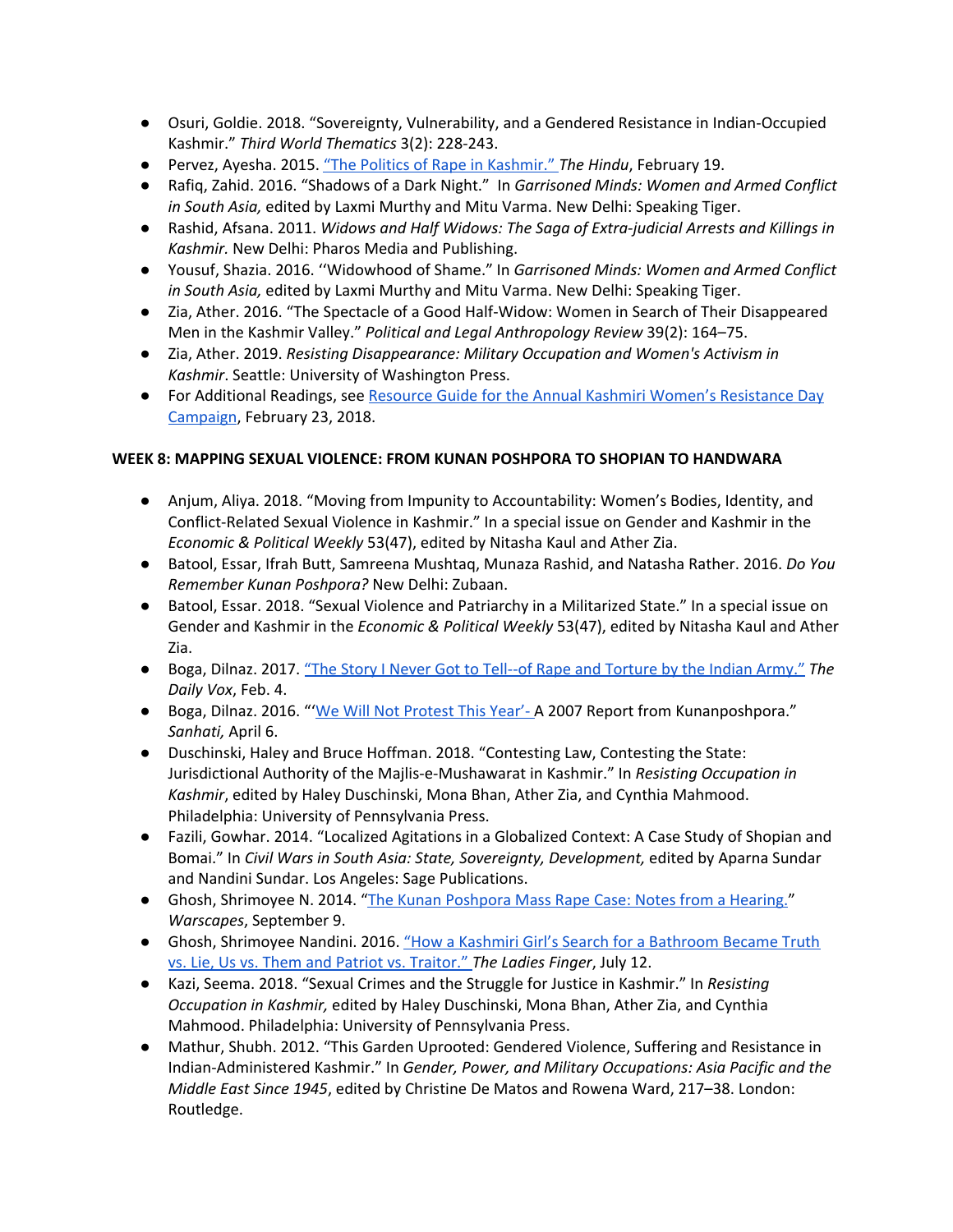● Shah, Nazia. 2018. "Kunan [Poshpora](http://www.wandemag.com/kunan-poshpora-nazia-shah/) 1991." *Wande Magazine*, March 9.

# **WEEK 9: KASHMIRI PANDITS AND THE POLITICS OF HOMELAND**

- Ali, Agha Shahid. "A [Pastoral."](https://www.poetryfoundation.org/poems/43274/a-pastoral) Poetry Foundation.
- Ali, Agha Shahid. ["Farewell."](https://nptel.ac.in/courses/109106075/Reading%20Poetry%2025.pdf)
- Bhan, Mona. 2018. "The Pandit Across the [Lidder."](https://www.outlookindia.com/magazine/story/the-pandit-across-the-lidder/300352) *Outlook*, July 4, 2018.
- Bhan, Mona, and Deepti Misri. 2016. "On the Limits of Reconciliation." In *Conflicted Democracies and Gendered Violence: The Right to Heal,*edited by Angana P. Chatterji, Shashi Buluswar, and Mallika Kaur, 242-244. New Delhi: Zubaan Books.
- Datta, Ankur. 2017. *On Uncertain Ground: Displaced Kashmiri Pandits in Jammu and Kashmir*. New Delhi: Oxford University Press.
- Datta, Ankur. 2017. "Uncertain Journeys: Return Migration, Home and Uncertainty among a Displaced Kashmiri Community." *Modern Asian Studies* 51(4): 1099-1125.
- Duschinski, Haley. 2008. "'Survival Is Now Our Politics': Kashmiri Hindu Community Identity and the Politics of Homeland." *International Journal of Hindu Studies* 12(1): 41–64.
- Kak, Sanjay. 2017. "What About the Kashmiri [Pandits?"](http://www.raiot.in/what-about-the-kashmiri-pandits/) [Re](http://www.raiot.in/what-about-the-kashmiri-pandits/)view of Ankur Datta's *On Uncertain Ground: Displaced Kashmiri Pandits in Jammu and Kashmir*. Raoit, June 20.
- Kaul, Nitasha. 2016 "Kashmiri Pandits Are a Pawn in the Games of [Hindutva](https://thewire.in/communalism/kashmiri-pandits-are-a-pawn-in-the-games-of-hindutva-forces) Forces." *The Wire*, January 7.
- Kaul, Suvir. 2012. "A Time without Soldiers: Writing about Kashmir Today." *Historical Reflections/Réflexions Historiques* 38(2): 71-82.
- Lone, Zubair. 2018. "The Ones Who Never Left: Kashmiri Pandits Who Chose To Live in The Valley." *News18*, May 24.
- Misri, Deepti and Mona Bhan. 2019. "Kashmiri Pandits Must [Reimagine](https://www.aljazeera.com/indepth/opinion/kashmiri-pandits-imagine-idea-return-kashmir-190810183932740.html) the Idea of Return to [Kashmir](https://www.aljazeera.com/indepth/opinion/kashmiri-pandits-imagine-idea-return-kashmir-190810183932740.html)." *Al Jazeera*, August 10.
- Pandita, Rahul. 2013. *Our Moon Has Blood Clots*. Noida: Random House India.
- Parrey, Arif Ayaz. 2013. "The [Imaginarium](http://kindlemag.in/the-imaginarium-of-rahul-pandita/) of Rahul Pandita." *Kindle*, April 4.
- Puri, Anjali. 2011. "Haven't We Met Before? A [Facebook](https://www.outlookindia.com/magazine/story/havent-we-met-before/271891) Group to Bring Kashmiri Muslims, Pandits [Together](https://www.outlookindia.com/magazine/story/havent-we-met-before/271891) Catches On." *Outlook India*.
- Rai, Mridu. 2011. "Kashmir: The Pandit [Question."](https://www.aljazeera.com/indepth/spotlight/kashmirtheforgottenconflict/2011/07/2011724204546645823.html) Interview by Azad Essa. *Al Jazeera*, August 1.

# **WEEK 10: CLAIMING CULTURE, CONTESTING SPACES: STONE PELTING, ART, AND RAGDA**

- Amin, Mudasir and Iymon Majid. 2018. "Graffiti in Kashmir: Politicising the Street," *Economic & Political Weekly* 53(14), April 7.
- Baishya, Amit R. 2018. "Canine [Representations](https://criticalkashmirstudies.com/2018/11/25/canine-representations-in-malik-sajads-munnu-2/?fbclid=IwAR1CTB0tCuXPKScT1L9l4WX_Ps4RwKFg2MV8ct78H5d8ynezmxQgY3OL6TA) in Malik Sajad's *[Munnu](https://criticalkashmirstudies.com/2018/11/25/canine-representations-in-malik-sajads-munnu-2/?fbclid=IwAR1CTB0tCuXPKScT1L9l4WX_Ps4RwKFg2MV8ct78H5d8ynezmxQgY3OL6TA)*." *Critical Kashmir Studies*, November 25.
- Baishya, Amit R. 2018. "Endangered (and Endangering) Species: Exploring the Animacy Hierarchy in Malik Sajad's *Munnu*." *South Asian Review* 39(1-2): 50-69.
- Bhat, Mehraj. 2017. ["Everyday](https://cafedissensus.com/2017/02/20/everyday-resistance-an-overview-of-2016-uprising-in-kashmir/) Uprisings: An Overview of 2016 Uprising in Kashmir." *Cafe Dissensus* 32, February 20,.
- Dar, Huma. 2007. "Cinematic Strategies for a Porno-tropic Kashmir and Some Counter-archives." *Journal of Contemporary Thought* 26: 77-110.
- Ganai, Mohd Tahir. 2019. "Metaphors in the Political Narratives of Kashmiri Youth." *South Asia: Journal of South Asian Studies* 42(2): 278-300.
- Hassan, Khalid Wasim. 2018. "From Administration to Occupation: The Re-production and Subversion of Public Spaces in Kashmir." *Third World Thematics* 3(2): 212-227.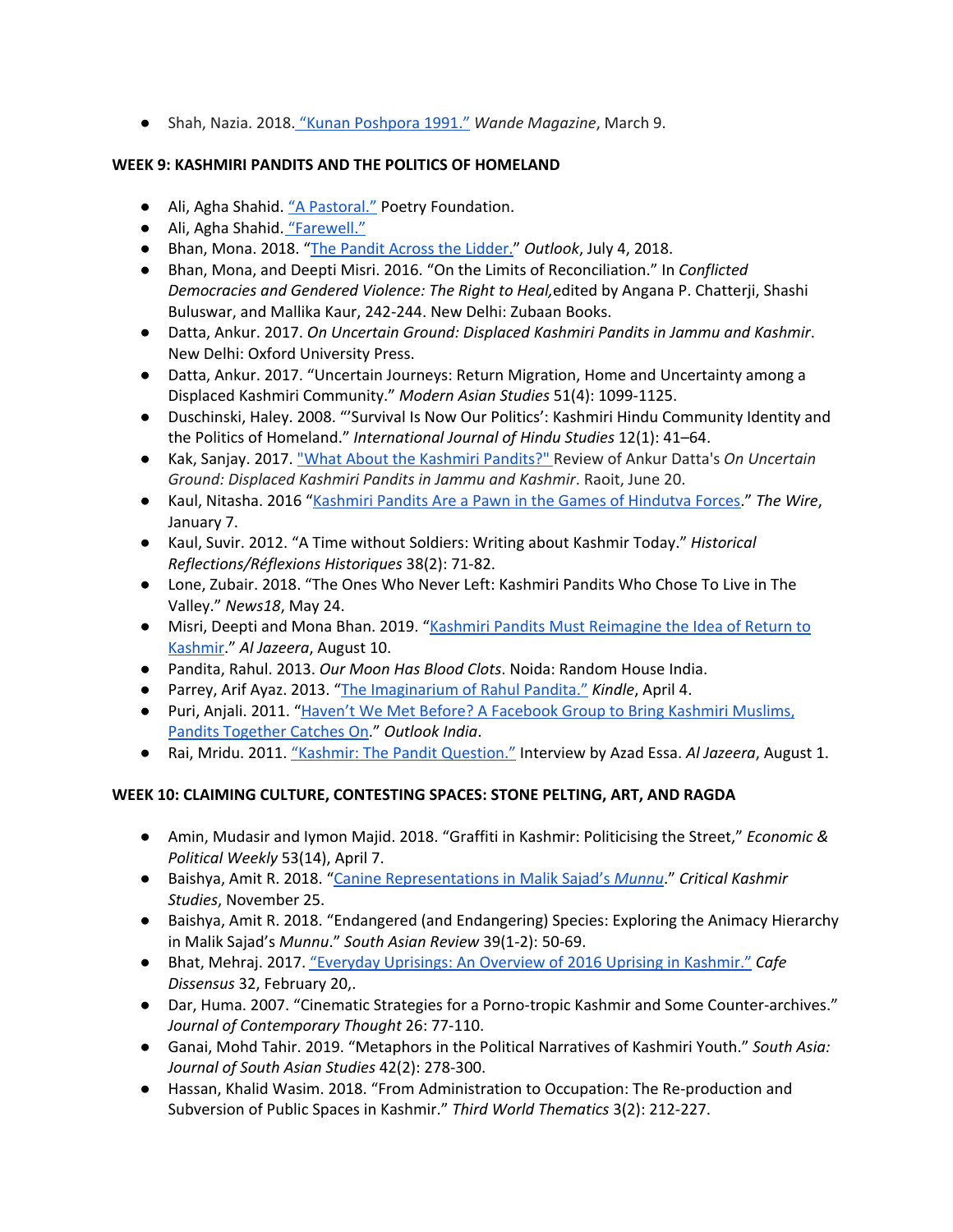- Junaid, Mohamad. 2013. "Stone [Wars."](https://www.guernicamag.com/stone-wars/) *Guernica,* August
- Kabir, Ananya Jahanara. "The Kashmiri as Muslim in [Bollywood's](https://pages.uoregon.edu/aweiss/indianfilmclass/The%20Kashmiri%20as%20Musilm.pdf) 'New Kashmir Films.'" *Contemporary South Asia* 18(4): 373-385.
- Kanjwal, Hafsa. 2019. "State Violence and Youth Resistance: Perspectives from Indian-Held Kashmir." In *Political Violence in South Asia,* edited by Ali Riaz, Zobaida Nasreen, and Fahmida Zaman. New York: Routledge.
- Kanjwal, Hafsa, Durdana Bhat, and Masrat Zahra. 2018. "'Protest' Photography in Kashmir: Between Resistance and Resilience." In a special issue on Protest in *Women's Studies Quarterly* 46(3-4), edited by Elena Cohen, Melissa Forbis and Deepti Misri: 85-99.
- Kaul, Suvir. 2015. *Of Gardens and Graves: Essays on Kashmir/Poems in Translation.* New Delhi: Three Essays Collective.
- Kramer, Max. 2017. "Mobilizing Conflict Testimony: A Lens of Mobility for the Study of Documentary Practices in the Kashmir Conflict." *Social Sciences* 6(88).
- Kramer, Max. 2018. "At the Limit of the Personal: The Kashmir Conflict via Explorations in the Ethical Space of Film." *Interactions: Studies in Communication and Culture* 9(3): 289-30.
- Misri, Deepti. 2019. "Showing Humanity: Violence and Visuality in Kashmir." *Cultural Studies* 33: 527-549.
- Osuri, Goldie. 2019. "#Kashmir 2016: Notes toward a Media Ecology of an Occupied Zone." *South Asian Popular Culture* 17(2): 111-131.

# **WEEK 11: WINNING HEARTS AND MINDS**

- Achakzai, Khan Khawar. 2019. "Kaun Banega Crorepati: Version ['Propaganda'".](https://medium.com/@khankhawarachakzai/kaun-banega-crorepati-version-propaganda-a632958d033) *Medium,* July 14.
- Ahmad, Wajahat. 2017. "Prongs of the State, Serving their [Master."](http://www.kashmirink.in/news/politics/prongs-of-the-state-serving-their-masters/407.html) *Kashmir Ink*, July 25.
- Bhan, Mona. 2014. *Counterinsurgency, Democracy, and the Politics of Identity in India: From Warfare to Welfare?* London: Routledge.
- Bhan, Mona. 2014. "Morality and Martyrdom: Dams, Dharma, and the Cultural Politics of Work in Kashmir." *Biography* 37(1): 191–224.
- Bhan, Mona. 2018. "In Search of the Aryan Seed: Race, Religion, and Sexuality in Kashmir." In *Resisting Occupation in Kashmir,* edited by Haley Duschinski, Mona Bhan, Ather Zia, and Cynthia Mahmood. Philadelphia: University of Pennsylvania Press.
- Dar, Rouf, Umar Lateef Misgar, and Harun Lone. 2016. ["IAS](https://kashmirreader.com/2016/05/14/ias-in-kashmir-glorifying-occupation/) in Kashmir: Glorifying [Occupation."](https://kashmirreader.com/2016/05/14/ias-in-kashmir-glorifying-occupation/) *[Kashmir](https://kashmirreader.com/2016/05/14/ias-in-kashmir-glorifying-occupation/) Reade*r, May 14.
- Hilal, Mir. 2017. "Why Does India Consistently Push the False Narrative of [Radicalization](https://scroll.in/article/836632/why-does-india-consistently-push-the-false-narrative-of-radicalisation-in-kashmir) in [Kashmir?"](https://scroll.in/article/836632/why-does-india-consistently-push-the-false-narrative-of-radicalisation-in-kashmir) *Scroll*, May 6.
- Khalid, Wasim. 2018. "Politics of Building [Narratives."](https://www.dawn.com/news/1397407/politics-of-building-narratives) *Dawn News*. March 25.
- Kumar, Amit. 2017. "Conflict and Suspicion in [Kashmir."](http://www.kashmirink.in/news/perspective/conflict-and-suspicion-in-kashmir/325.html) *Kashmir Ink*, April 11.
- Mushtaq, Samreen and Syed Rabia Bukhari. 2018. "Critique of Statist Narrative of [Women's](https://www.epw.in/journal/2018/2/notes/critique-statist-narrative-women-empowerment-kashmir.html) [Empowerment](https://www.epw.in/journal/2018/2/notes/critique-statist-narrative-women-empowerment-kashmir.html) in Kashmir." *Economic & Political Weekly* 53(2).
- Qureshi, Burhan. 2019. "The New Mainstream and the Coming [Counterrevolution](http://www.wandemag.com/the-new-mainstream/?fbclid=IwAR13nI3xqObX9OCoBThODX94k3kTRxoLdCi8tUip6CW8ZQaaLg31JMcEspc) in Kashmir." *Wande Magazine.* March 20, 2019.
- Rather, Nayeem. 2018. "Is India Trying to Subdue Kashmir through Religious [Tourism?"](https://www.trtworld.com/opinion/is-india-trying-to-subdue-kashmir-through-religious-tourism--18963) *TRT World*. July 16, 2018.
- Varma, Saiba. 2018. "From 'Terrorist' to 'Terrorized': How Trauma became the Language of Suffering in Kashmir." In *Resisting Occupation in Kashmir,* edited by Haley Duschinski, Mona Bhan, Ather Zia, and Cynthia Mahmood. Philadelphia: University of Pennsylvania Press.
- Vijayan, Suchitra and Vasundhara Sirnate Drennan. 2019. "After [Pulwama,](https://www.washingtonpost.com/opinions/2019/03/04/after-pulwama-indian-media-proves-it-is-bjps-propaganda-machine/?utm_term=.73e1a59b0d21) the Indian media proves it is the BJP's [propaganda](https://www.washingtonpost.com/opinions/2019/03/04/after-pulwama-indian-media-proves-it-is-bjps-propaganda-machine/?utm_term=.73e1a59b0d21) machine," *Washington Post,* March 4.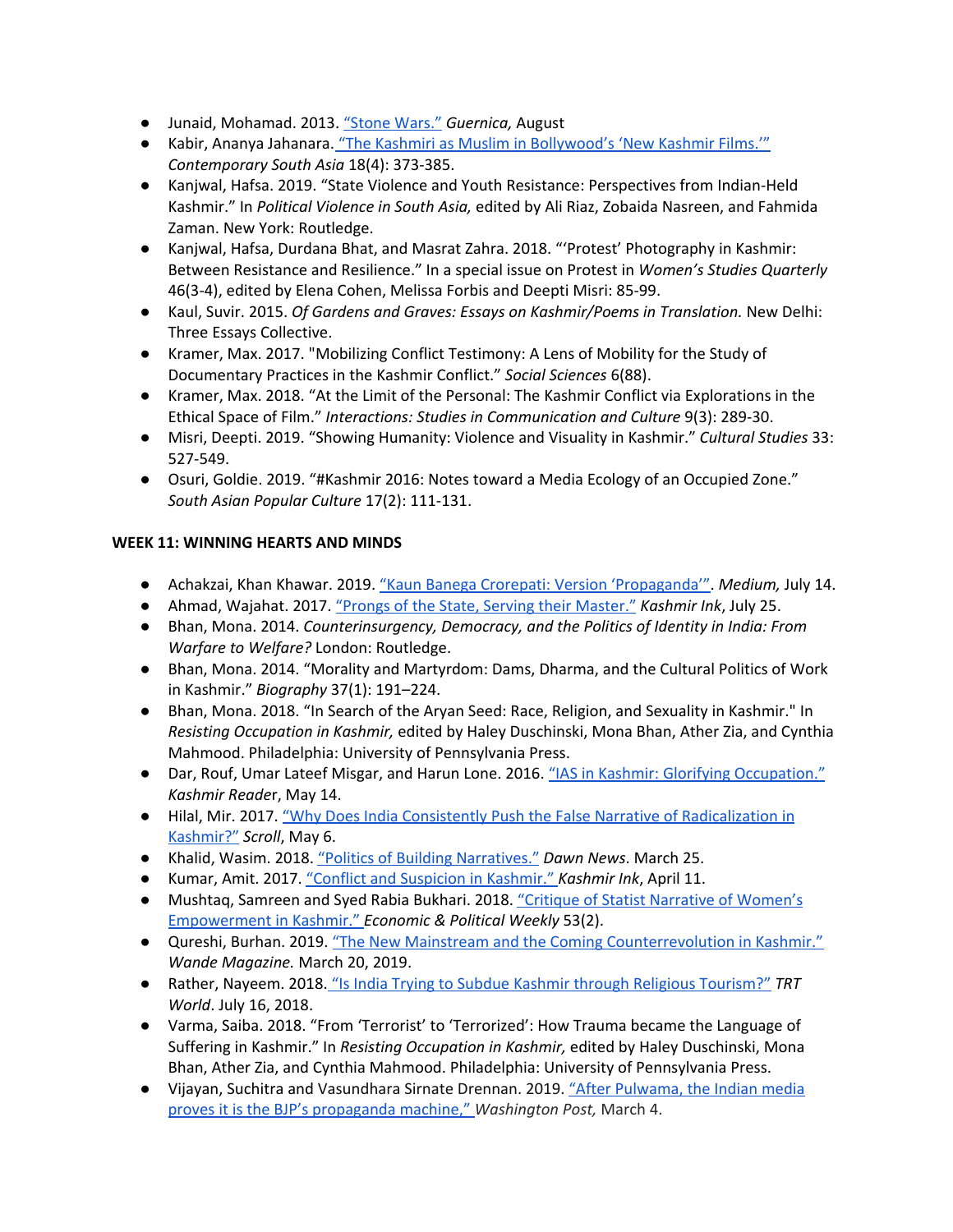## **WEEK 12: CLIMATE, INFRASTRUCTURE AND ECOLOGIES**

- Bauer, Andrew and Mona Bhan. 2018. *Climate without Nature: A Critical Anthropology of the Anthropocene*. London: Cambridge.
- Bhan, Mona and Nishita Trisal. 2017. "Fluid Landscapes, Sovereign Nature: Conservation and Counterinsurgency in Kashmir." *Critique of Anthropology* 37(2): 67-92.
- Bhan, Mona. 2018. "Jinn, Floods, and Resistant Ecological Imaginaries in Indian Occupied-Kashmir." In a special issue on Gender and Kashmir in *Economic & Political Weekly* 53(47), edited by Nitasha Kaul and Ather Zia.
- Dar, Zubair Ahmad. 2011-2012. "Power Projects in Jammu & Kashmir: Controversy, Law And Justice." Harvard Law and International Development Society, Working Paper.
- Kathjoo, Showkat. 2015. "The [Memory](http://supercommunity.e-flux.com/texts/the-memory-of-a-deluge-and-the-surface-of-water/) of a Deluge and the Surface of Water." *E-flux Journal: The Social Commons*, July 18.
- Parvaiz, Athar. 2015. "Disaster in Conflict Zone, Conflict over [Disaster."](https://www.thethirdpole.net/en/2015/09/08/disaster-in-conflict-zone-conflict-over-disaster/) *The Third Pole*, September 8.
- Pirzadeh, Saba. 2018. "Topographies of Fear: War and Environmental Othering in Mirza Waheed's The Collaborator and Nadeem Aslam's The Blind Man's Garden." *Interventions: International Journal of Postcolonial Studies* 21(6): 892-907. .
- Trisal, Nishita. 2017. "Improvising [Demonetization](https://culanth.org/fieldsights/improvising-demonetization-in-a-kashmiri-bank) in a Kashmiri Bank." *Society for Cultural Anthropology.* Hot Spots: Special Series on Demonetization: Critical Responses to India's Cash(/less) Experiment, September 27.
- Varley, Emma and Saiba Varma. 2018. "Spectral Ties: Forms of Haunting Across the Line of Control." *Medical Anthropology* 37(8): 630-644.
- Varma, Saiba and Emma Varley. 2018. "Special Issue: Ghosts in the Ward: Hospital Infrastructures and their Hauntings." *Medical Anthropology* 37(8):1-15.

### **WEEK 13: IMAGINING FREEDOMS, SEEKING SOLIDARITIES**

- Ahmad, Eqbal, "A Kashmiri Solution to [Kashmir".](http://www.geocities.com/CollegePark/Library/9803/eqbal_ahmad/kashmir.html) Excerpts available.
- Ali, Tariq, Hilal Bhatt, Angana P. Chatterii, Habbah Khatun, Pankaj Mishra, and Arundhati Roy, editors. 2011. *Kashmir: The Case for Freedom*. London: Verso.
- Bazaz, Abir. 2002. Imagining [Srinagar-Sarejevo.](http://archive.sarai.net/files/original/877b7fde5f8200e5f69074ae44747898.pdf) *Sarai Reader 2002: The Cities of Everyday Life:* 127-129.
- Boga, Dilnaz. 2010. "The People Are with Us: An [Interview](https://newint.org/features/web-exclusive/2010/09/14/quit-kashmir-movement/) with Masarat Alam Bhat.["](https://newint.org/features/web-exclusive/2010/09/14/quit-kashmir-movement/) *New Internationalist*, September 14.
- Chak, Farhan Mujahid. 2016. "Kashmir and the Myth of [Indivisible](https://www.aljazeera.com/indepth/opinion/2016/09/160926090854867.html) India." *Al Jazeera English,* September 28.
- Essa, Azad. 2019. "When It Comes to [Palestine](https://www.middleeasteye.net/opinion/when-it-comes-palestine-and-kashmir-india-and-israel-are-oppressors-arms) and Kashmir, India and Israel are [Oppressors-in-Arms."](https://www.middleeasteye.net/opinion/when-it-comes-palestine-and-kashmir-india-and-israel-are-oppressors-arms) *Middle East Eye.*
- Fisk, Robert. 2019. "Israel is Playing a Big Role in India's [Escalating](https://www.independent.co.uk/voices/israel-india-pakistan-conflict-balakot-arms-trade-jaish-e-mohammed-a8800076.html) Conflict with Kashmir." *The Independent,* 28 February 2019.
- Geelani, Syed A.S. 2001. *The Oppressed Nation.* Srinagar: Talou Publications.
- Junaid, Mohamad. 2017. " State of the [Tehreek:](http://kashmirink.in/news/perspective/state-of-the-tehreek-the-present-and-the-future/225.html) The Present and the Future." *Kashmir Ink*, January 10.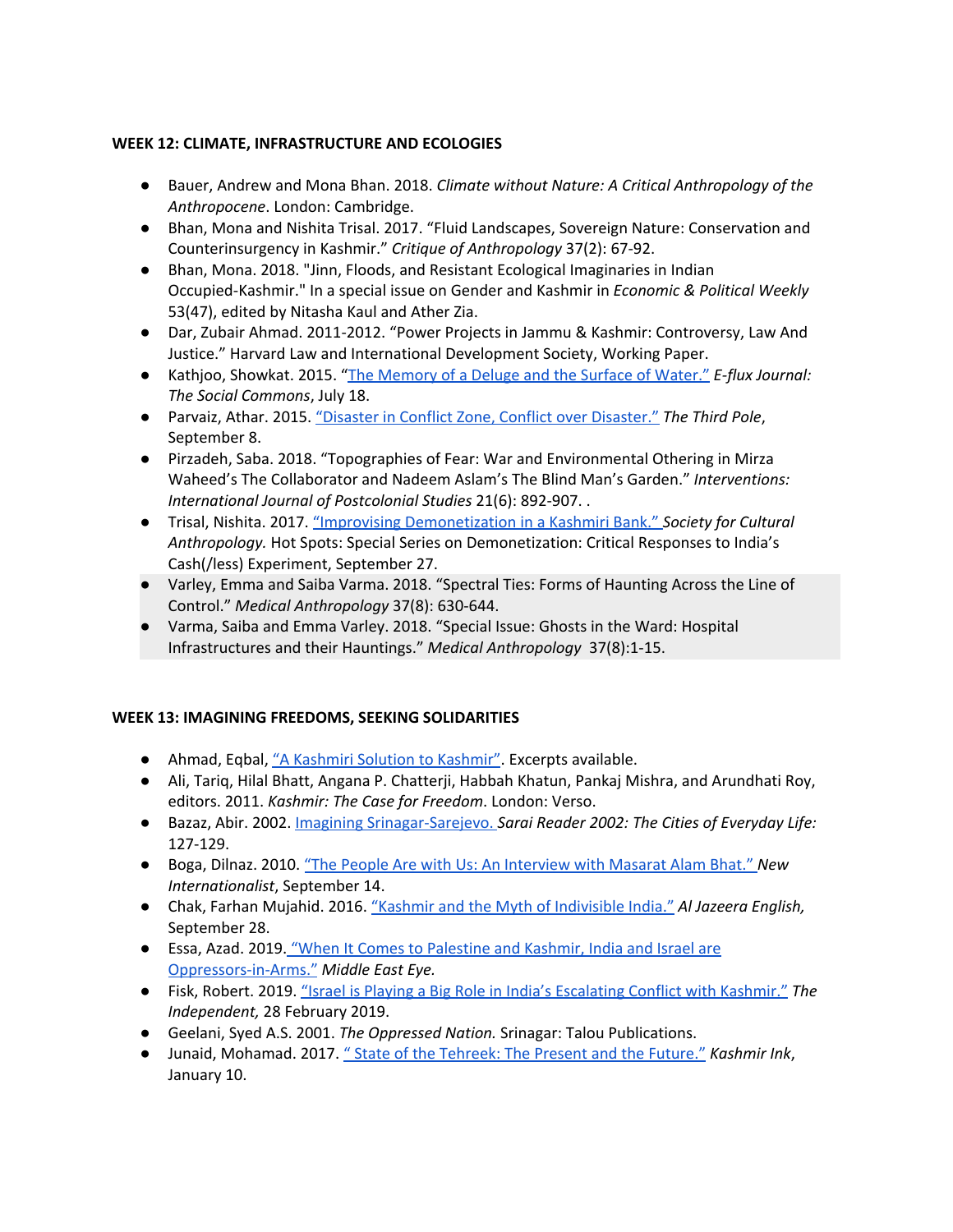- *●* Junaid, Mohamad. 2016. "A Kashmiri View of Pakistan: Solidarity Without [Demands."](https://www.tanqeed.org/2016/10/a-kashmiri-view-of-pakistan-solidarity-without-demands/) *Tanqeed*, October.
- Komal, Zunaira. 2019. "Civilian versus Militant: Kashmir, Islam and the Brewing [Indo-Pak](http://www.jadaliyya.com/Details/38434/Civilian-versus-Militant-Kashmir,-Islam,-and-the-Brewing-IndoPak-War?fbclid=IwAR3iG7VjACvkXptKzRvmrQd_RA6cCNRCFYVcH2ImEAFgiEfNQXVs_8jAxiA) War." *Jadaliyya*, March 6.
- Malik, Yasin. 2004. "Fighting for an [Independent](https://isreview.org/issues/37/yasin_malik.shtml) Kashmir" (Interview) *International Socialist Review,* 37.
- Zia, Ather and Haley Duschinski. 2018. "Kashmir [Quagmire:](https://www.outlookindia.com/magazine/story/kashmir-quagmire-the-legend-of-uno-sahab/300353) The Legend of UNO Sahab." *Outlook*, July 4.

## **Week 14: ARTFUL RESISTANCE**

# **Fiction**

- Bashir, Shahnaz. 2014. *The Half Mother.* Gurgaon: Hachette.
- Bashir, Shahnaz. 2016. *Scattered Souls.* London: Fourth Estate.
- Gigoo, Arvind. 2017. *Gulliver in Kashmir: A Book of Cameos*. Notion. (Excerpt [here.](https://scroll.in/article/854129/cameos-from-kashmir-these-fractured-vignettes-show-the-contradictions-of-the-land))
- Gigoo, Siddharth. 2010. *The Garden of Solitude*. Rupa.
- Kaul, Nitasha. 2014. *Residue*. Rupa.
- Rather, Feroz. 2018. *The Night of Broken Glass*. New Delhi: Harper Collins India.
- Sajad, Malik. 2015. *Munnu*. London: Fourth Estate.
- Qanungo, Nawaz Gul. 2017. *Night Song.* Juggernaut Books.
- Waheed, Mirza. 2012. *The Collaborator.* London: Penguin.
- Waheed, Mirza. 2014. *The Book of Gold Leaves*. London: Penguin.

### **Poetry**

- Ali, Agha Shahid. 2009. *The Veiled Suite: The Collected Poems*. Norton.
- Kathwari, Rafiq. 2015. *In Another Country*. Doire.
- Pandit, Huzaifa. 2018. *Green is the Colour of Memory*. Srinagar: Hawakal Publishers.
- Zahoor, Asiya. 2019. Serpents Under My Veil. Tethys. Excerpt [here.](https://scroll.in/article/933349/are-you-able-to-buy-food-during-curfews-in-kashmir-five-poems-on-from-and-away-from-kashmir)
- Zia, Ather. 2016. "'They Want Us to Write. In Blood.' Four Poems on [Kashmir](https://scroll.in/article/807015/they-want-us-to-write-in-blood-four-poems-on-kashmir). *Scroll.in*, April 23.

### **Creative Nonfiction**

- Falak, Uzma. 2018. "The Last Call: Audio Postcards from [Kashmir."](http://www.warscapes.com/poetry/last-call-audio-postcards-kashmir) *Warscapes*, July 6.
- Falak, Uzma. 2016. "Aleph Se [Azadi."](http://kindlemag.in/aleph-se-azadi/) *Kindle*, April 2.
- Habib, Anjum Zamarud. 2011. *Prisoner No. 100: An Account of My Nights and Days in an Indian Prison*, translated by Sabha Husain. New Delhi: Zubaan.
- Hunt, Alana. 2010-2017. "Cups of Nun Chai [\(2010-ongoing\)."](http://www.alanahunt.net/work/kashmir/nun-chai/) Alanahunt.net.
- Kak, Sanjay, editor. 2011. *Until My Freedom Has Come: The New Intifada in Kashmir*. Delhi: Penguin.
- Kanth, Idrees and Muhammad Tahir, editors. 2017. "Unmasking the Conflict: Making Sense of the Recent Uprisings in Kashmir." *Cafe Dissensus* 32, February 20. Entire issue available **[here](https://cafedissensus.com/2017/02/20/contents-unmasking-the-conflict-making-sense-of-the-recent-uprisings-in-kashmir-issue-32/)**.
- Khalid, Mir. 2017. *Jaffna Street: Tales of Life, Death, Betrayal and Survival in Kashmir.* New Delhi: Rupa Publications.
- Maqbool, Majid. 2019. "Sowing What the Indian Army Reaps in [Kashmir."](https://www.asiasentinel.com/society/sowing-what-india-army-reaps-kashmir/) *Asia Sentinel.* May 23.
- Maqbool, Majid. 2019. "The [Guest."](http://www.inversejournal.com/2019/02/04/the-guest-by-majid-maqbool/) *Inverse Journal,* February 4.
- Nilofar. 2016. ["Teach](https://www.facebook.com/watch/?v=1783298915288241) Me How to Write Azadi." August 16.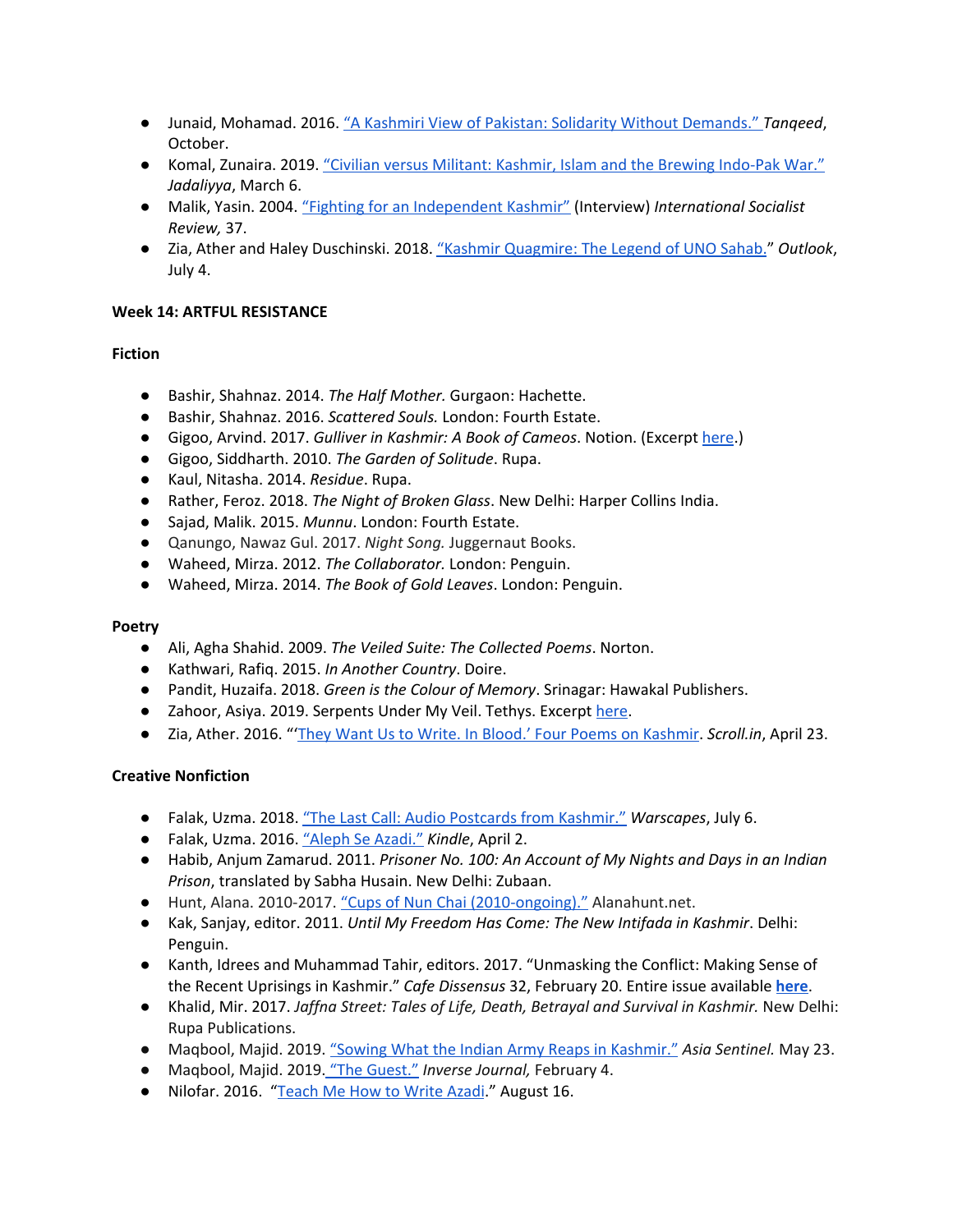- Qazi, Fozia S. 2018. "Curfew Diary Kashmir 2016." In a special issue on *Protest* in Women's Studies Quarterly 46 (3-4) edited by Elena Cohen, Melissa Forbis and Deepti Misri: 237-260.
- Rather, Nayeem. 2017. "Short Vignettes of Life in [Occupation."](http://www.wandemag.com/memory-vignettes-occupation/) *Wande Magazine,* December 4.
- Rafiq, Zahid. 2010. "I Am a Pacifist: But Here's Why I Want to Be a [Stone-Pelter."](https://www.countercurrents.org/rafiq210810.htm) *Countercurrents*, August 21.
- Zia, Ather and Javaid Iqbal Bhat, editors. 2019. *A Desolation Called Peace: Voices from Kashmir.* New Delhi: Harper Collins.

## **Photography**

- Ahmad, Mudabbir. 2019. ["Shrukk:](http://www.wandemag.com/shrukk-a-photo-essay/) A Photo Essay." *Wande Magazine*, January 22.
- Kak, Sanjay, editor. 2017. *Witness Kashmir 1986–2016: Nine Photographers*. New Delhi: Yarbaal.
- Kaul, Nitasha. 2017. "We Want [Freedom:](https://cafedissensus.com/2017/08/15/we-want-freedom-kashmir-a-photo-essay/) Kashmir, A Photo Essay." Cafe Dissensus, August 15
- Khan, Faisal. 2017. "Student [Protests:](http://www.wandemag.com/student-protests-photo-essay/) A Photo Essay." *Wande Magazine.* May 6.
- Nanda, Showkat. 2014. "The [Endless](https://phmuseum.com/showkatnanda/story/the-endless-wait-e6ada8271b) Wait." *Photographic Museum of Humanity.*
- Zahra, Masrat. 2018. ["Strife:](http://www.wandemag.com/photo-essay-strife-masrat-zahra/) A Photo Essay". *Wande Magazine.* February 23.

### **Documentary and Film**

- Ali, Sahil, and Avalok Langer. 2016. *Inside a Friday Protest, [Part](https://www.youtube.com/watch?v=6Q1rd6jaIRY) 1 and [Part](https://www.youtube.com/watch?v=_K7e2GLjmHI) 2*.
- AlJazeera English. 2017. *[Kashmir:](https://www.aljazeera.com/programmes/101east/2017/02/kashmir-born-fight-170209155453176.html) Born To Fight.*
- BBC Channel 4. 2012. *[Kashmir's](https://www.theguardian.com/world/video/2012/jul/10/kashmir-torture-trail-video) Torture Trail.*
- Boga, Dilnaz and Aliefya Vahanvaty. 2005. *Invisible [Kashmir:](https://vimeo.com/289102277) The Other Side of Jannat.*
- *●* Dorabji, Tara and Jamie DeWolf. 2019. *[Here](https://www.youtube.com/watch?v=nv-Bm6VbHS8) Still.*
- Falak, Uzma. 2015. *Till Then the Roads Carry Her*.
- Fatima, Iffat. 2013. *Where Have You Hidden My New Moon [Crescent?](https://www.youtube.com/watch?v=RZK_J96O6gQ)*
- Fatima, Iffat. 2015. *Khoon Diy Barav [Blood Leaves Its Trail].*
- Ghose, Rana and Baba Tamim. 2013. *Take it in Blood.*
- Kaur, Sarvnik and Tushar Madhav. 2016. *Soz: A Ballad of Melodies.*
- Kak, Sanjay. 2007. *[Jashn-e-Azaadi](https://www.youtube.com/watch?v=kJnwGEk1fzQ)* [*How We Celebrate Freedom*].
- "Omar Abdullah Heckled By Kashmiri American [Protesters](https://www.youtube.com/watch?v=bhx9wGnCZsY) At University Of Berkeley"
- Sebastian, Shawn, and N.C. Fazil. 2016. *In the Shade of the Fallen [Chinar](https://www.youtube.com/watch?v=JBUwW5z6aNo)*.
- TRT. 2019. [Kashmir:](https://www.youtube.com/watch?v=PbGeo_B4UTQ) Fault lines in the Valley.

# **HUMAN RIGHTS REPORTS**

- Amnesty International. 2011. A 'Lawless Law': [Detentions](https://www.amnesty.org/en/library/asset/ASA20/001/2011/en/cee7e82a-f6a1-4410-acfc-769d794991b1/asa200012011en.pdf) Under the Jammu & Kashmir Public [Safety](https://www.amnesty.org/en/library/asset/ASA20/001/2011/en/cee7e82a-f6a1-4410-acfc-769d794991b1/asa200012011en.pdf) Act.
- Association of Parents of Disappeared Persons (APDP) and Jammu Kashmir Coalition of Civil Society (JKCCS). 2011. "Half Widow, Half Wife? [Responding](https://kafilabackup.files.wordpress.com/2011/07/half-widow-half-wife-apdp-report.pdf) to Gendered Violence in Kashmir,*["](https://kafilabackup.files.wordpress.com/2011/07/half-widow-half-wife-apdp-report.pdf)* July.
- FIDH. 2019. "Key Human Rights Issues of Concern in [Indian-administered](https://www.fidh.org/IMG/pdf/20190315_kashmir_briefing_note_-_final.pdf) Jammu and Kashmir," March.
- International Commission of Jurists. 1995. "Human Rights in [Kashmir:](https://www.icj.org/wp-content/uploads/1995/01/India-human-righst-in-Kashmir-fact-finding-mission-report-1995-eng.pdf) Report of a Mission."
- International People's Tribunal on Human Rights and Justice in Kashmir (IPTK). 2009. ["Militarization](http://kashmirprocess.org/reports/shopian/) with Impunity: A Brief on Rape and Murder in Shopian Kashmir," July 19.